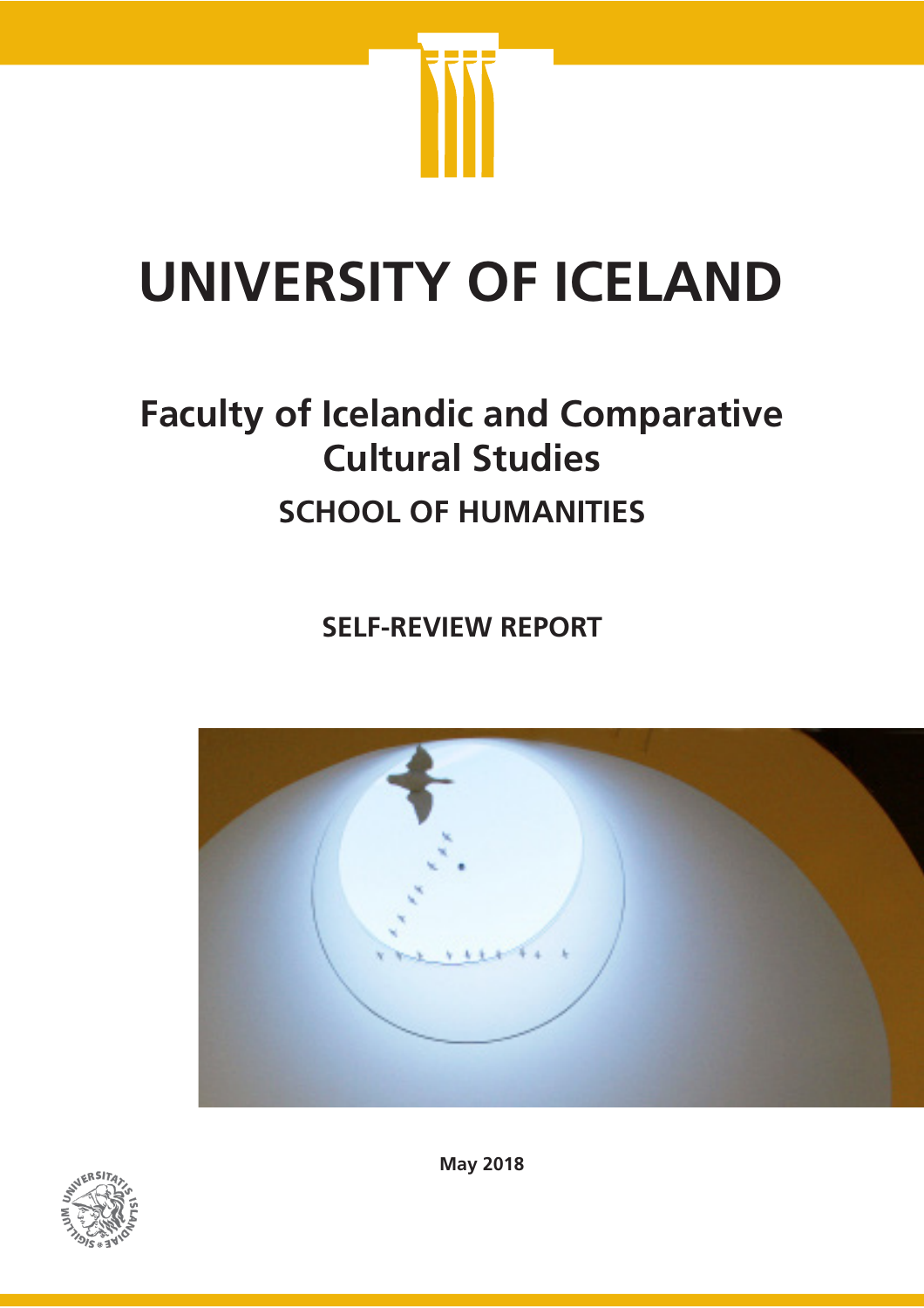

### UNIVERSITY OF ICELAND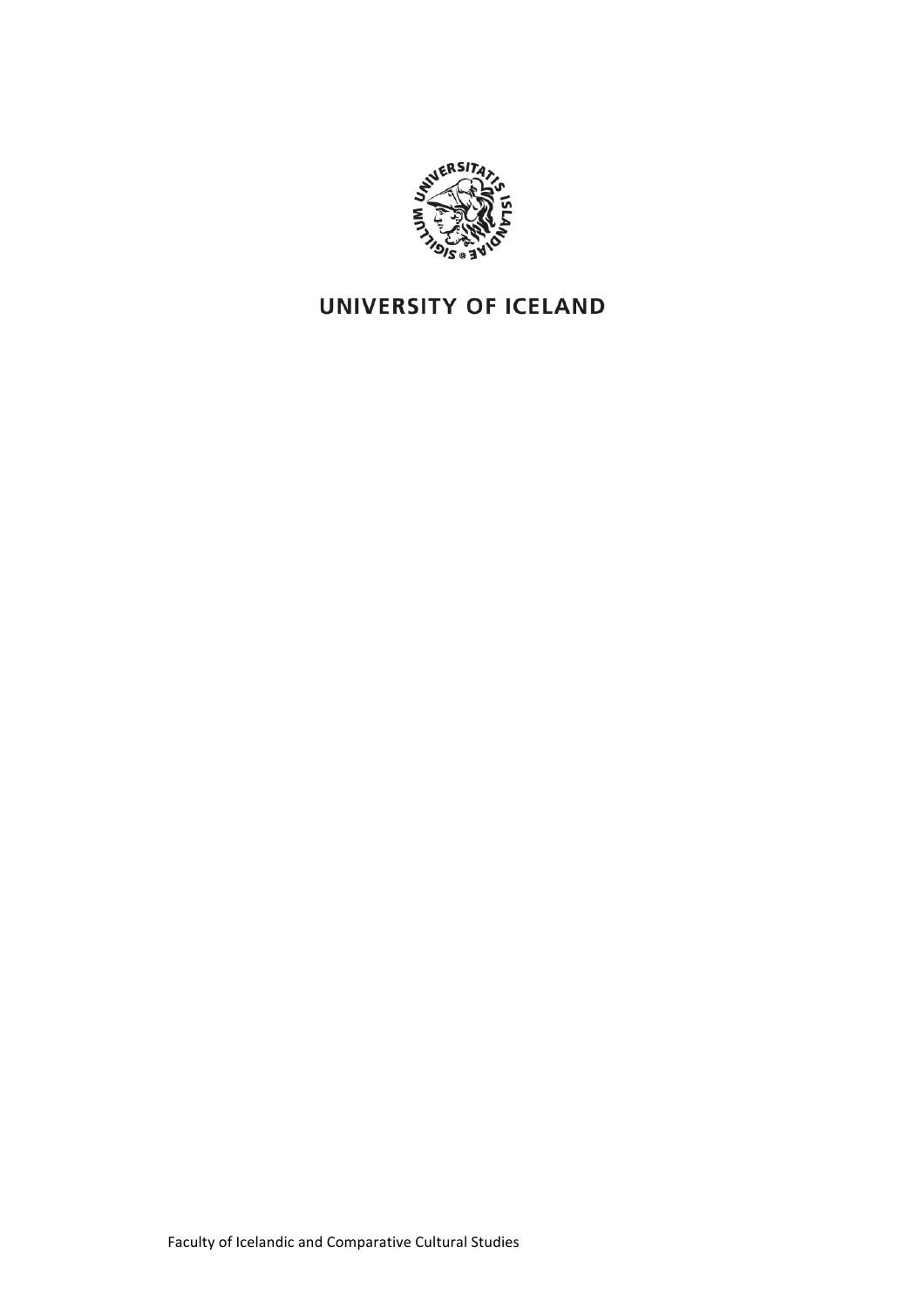#### **Introduction**

This report is an abstract of the Self-Review Report of the Faculty of Icelandic and Comparative Cultural Studies at the School of Humanities, University of Iceland and is intended for public disclosure at the University's website.

In accordance with the Icelandic Quality Enhancement Framework at the University level in Iceland and the University of Iceland's Guidelines for the organization, schedule and process of institution-led review of faculties and interdisciplinary programs, the Faculty of Icelandic and Comparative Cultural Studies (the Faculty), School of Humanities (the School), University of Iceland (the University), carried out self-evaluation during the Spring semester of 2018. The results are presented in this report. A selfevaluation committee was established in November 2017.

The committee members were:

- 1. Gunnþórunn Guðmundsdóttir (Chair: Professor of Comparative Literature, Chair of Faculty)
- 2. Aðalheiður Guðmundsdóttir (From Department of Icelandic: Professor of Medieval Icelandic Literature, Head of Department)
- 3. Björn Þór Vilhjálmsson (From Department of Cultural Studies: Lecturer in Film Studies)
- 4. Eiríkur Rögnvaldsson (From Department of Icelandic: Professor of Icelandic Language and Linguistics)
- 5. Jón Karl Helgason (From Department of Icelandic as a Second Language: Professor of Icelandic Literature and Icelandic as a Second Language, Head of Department)
- 6. Marion Lerner (From Department of Cultural Studies: Senior Lecturer of Translation Studies, Head of Department)
- 7. Hinrik Hafsteinsson (BA student)
- 8. Gunnlaugur Bjarnason (MA student)
- 9. Sigurlaug Anna Gunnarsdóttir (Vice Principal of Akureyri Junior College)

The committee completed a time schedule for the review, and arranged meetings with experts from the Centre for Teaching and Learning and from the Social Science Research Institute, as well as meetings with all programme leaders as each of them was responsible for the review of individual programmes. The Centre for Teaching and Learning provided expert assistance in the revision of learning outcomes and the Social Science Research Institute provided the committee with surveys and arranged focus groups with the assistance of the student representatives on the committee.

Two international external experts visited the Faculty and consulted with the committee as well as with other members of staff and students in April 2018:

- 1. Barbara Lundquist-Plewa (Lund University)
- 2. Gerardine Meaney (University College Dublin)

The Self-Review Report is divided into two main parts. The first part describes the main conclusions of the Faculty's previous self-review and its lessons, the actions taken since, progress made and difficulties encountered. This part also describes the characteristics of the Faculty and identifies problems and suggests actions and solutions. Its main conclusions reflect the Faculty's long-term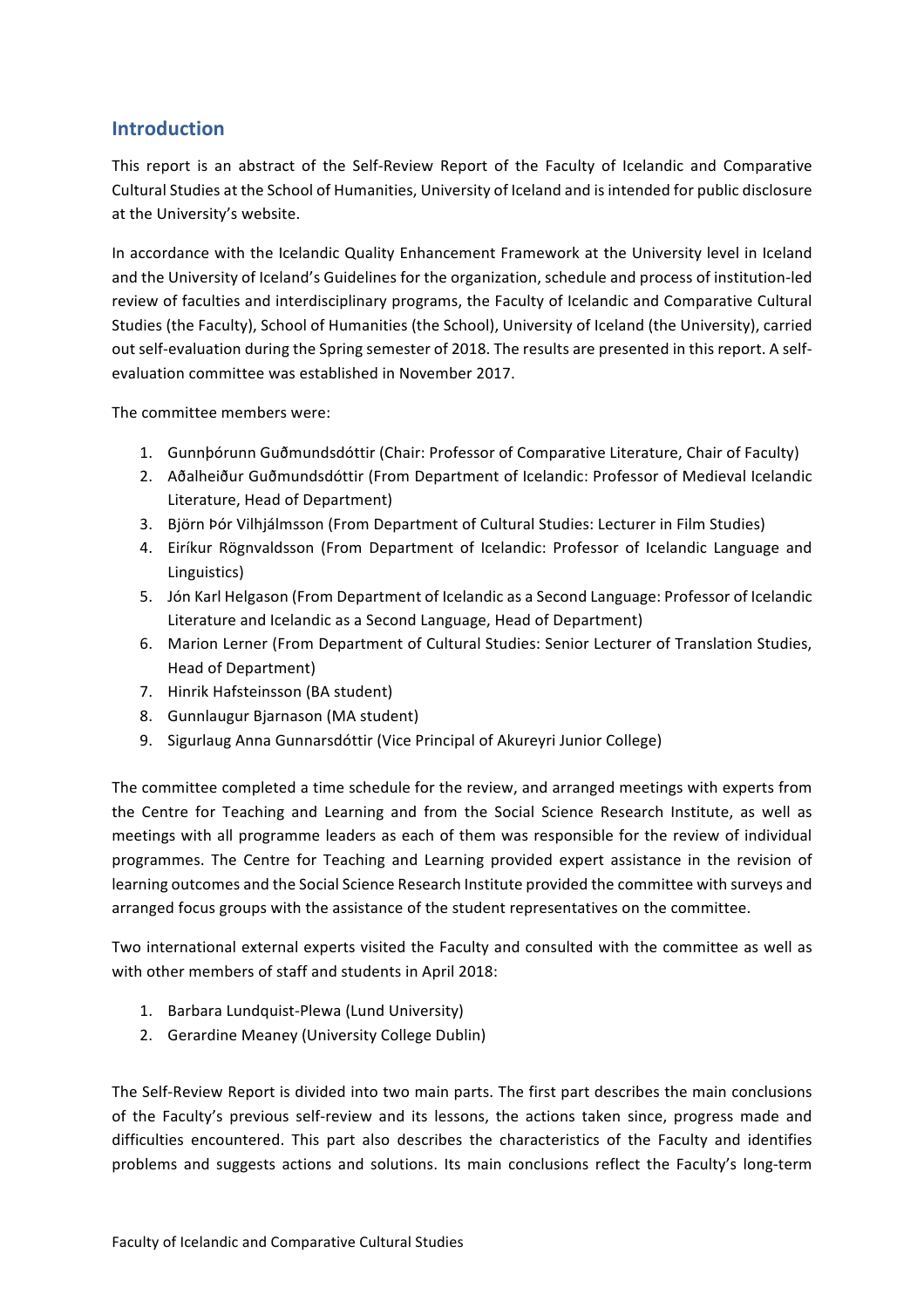underfunding and staff shortage, but also emphasises the Faculty's impressive research output and overall student satisfaction which has been consistently above the University average for a number of years. Some actions are nevertheless needed to improve student satisfaction in particular areas and in line with the University strategy (HÍ21) which emphasises student involvement in the development of study programmes.

The second half is the main part of the review, where all study programmes are evaluated by the staff and students. Strengths and weaknesses are identified and solutions and actions suggested for each programme. The main quality enhancements which were addressed by staff when working on the report was a) revision of learning outcomes for individual programmes and courses which some programmes completed and others will complete by autumn 2018; b) formalising consultation with students in line with HÍ21 which in some programmes started in late 2017 or early 2018, and others will begin in autumn 2018. Other improvements and enhancements are based on the particular characteristics and student survey outcomes for individual programmes.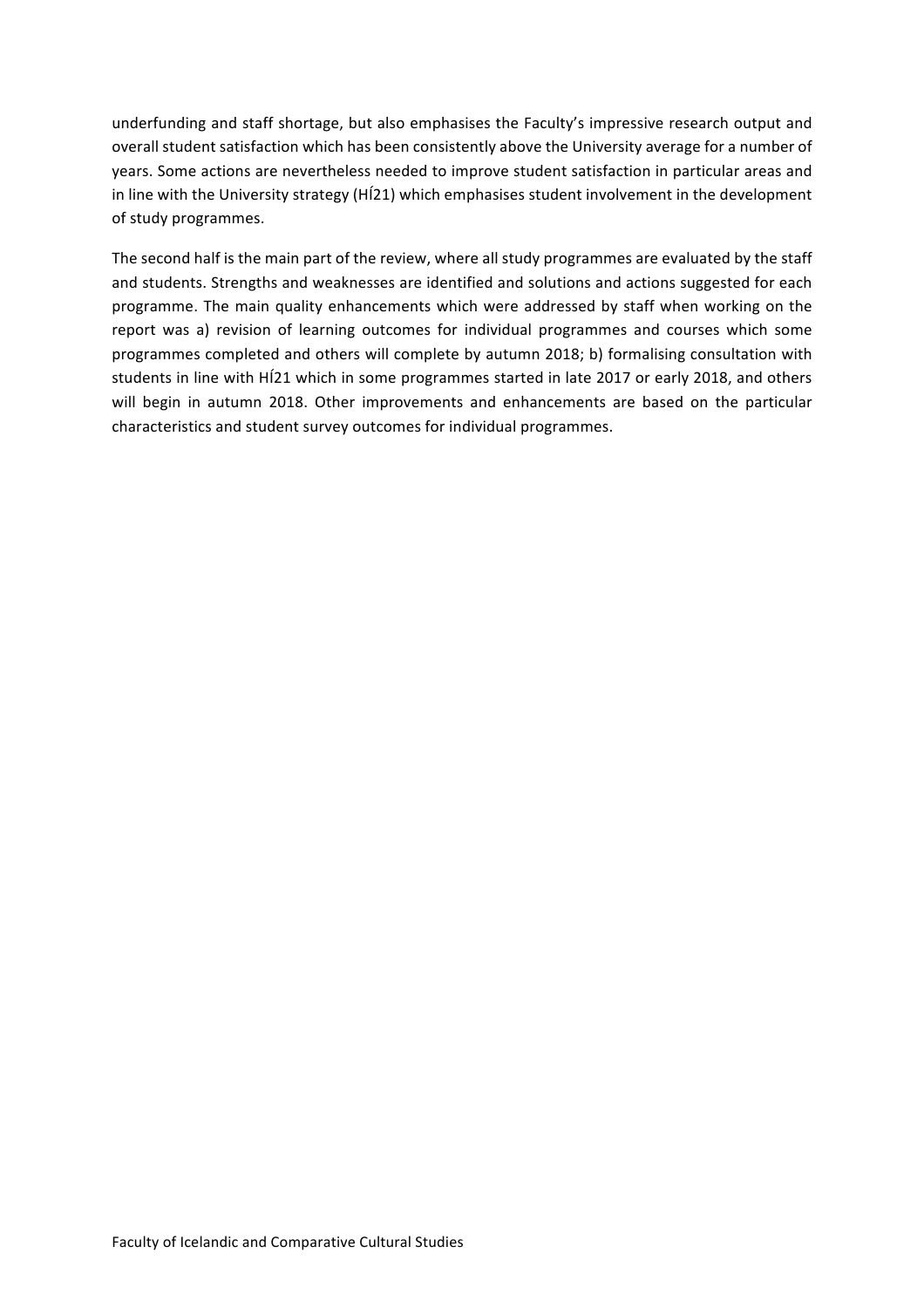#### **Summary and Main Conclusions for the Faculty**

#### Lessons Learned from OEF1

- *I. In response to high dropout-rates at both undergraduate and postgraduate levels (i) t*he organisation of undergraduate studies has been strengthened and a mentoring network implemented in order to meet the student demand for individual guidance and supervision, (ii) specific meetings and/or courses have been developed devoted to the preparation of both BA and MA theses, (iii) teaching has been focused on motivating students and encouraging them to develop a self-reflective attitude towards their own academic performance and development and to connect this critically with the material they produce.
- *II.* In response to students' complaints about uneven workloads and course assessments (i) the School of Humanities' teaching committee has issued extensive guidelines which have been officially implemented by the School and posted on the web, (ii) the School has implemented workshops to discuss and exchange ideas about teaching experiences
- *III.* In order to enhance the postgraduate students' learning experience (i) three research centres have been established by members of the Faculty (and in close affiliation with Faculty activities, including postgraduate student involvement) in an effort to strengthen international relations, research activities, and teaching exchanges, (ii) A handbook for PhD students was produced by the School which has proved helpful to both students and supervisors.

#### Faculty Characteristics

The Faculty is one of four faculties in the School of Humanities. It is divided into three departments, Icelandic, Icelandic as a Second Language, and Comparative Cultural Studies (see Table 1 for an overview of Study Programmes). There are 41 tenured staff in the Faculty, 22 men and 19 women; this represents 41 FTE units. Of these tenured staff, 8 are adjunct lecturers, 6 assistant professors, 7 associate professors and 20 professors, 13 of whom are men and 7 women (Table 2). Currently there are only two permanent staff members under the age of 40, and will be only one by the end of 2018. Sessional teachers play far too great a role in the Faculty, contrary to University policy and best practice. In the academic year of 2017–2018 sessional teachers were responsible for just under 50% of the hours taught in the Faculty. Seeing these numbers go down must be a priority.

#### Teaching and Learning

The Faculty has a high number of study programmes, but they are very different in size and scope (Table 3). The largest ones, such as Icelandic and Comparative Literature offer degrees at all levels (BA, MA, PhD) and have the highest numbers of students, while some smaller ones offer only one degree and have a limited number of students. The number of study programmes is not, in itself, a problem for the Faculty; instead it simply reflects its various capacities and duties. Some of the study programmes will always be small in terms of numbers, such as Sign Language and Linguistics, but the Faculty has a duty to continue such a programme as Icelandic Sign Language is one of the official languages of the country. The main growth area in recent years in terms of numbers of students is in Icelandic as a Second Language which has seen a huge increase. In 2012 non-residents made up 23% of the student body, a number that had increased in 2017 to 43%. This also reflects the popularity of the other international study programmes: Medieval Icelandic Studies and Viking and Medieval Old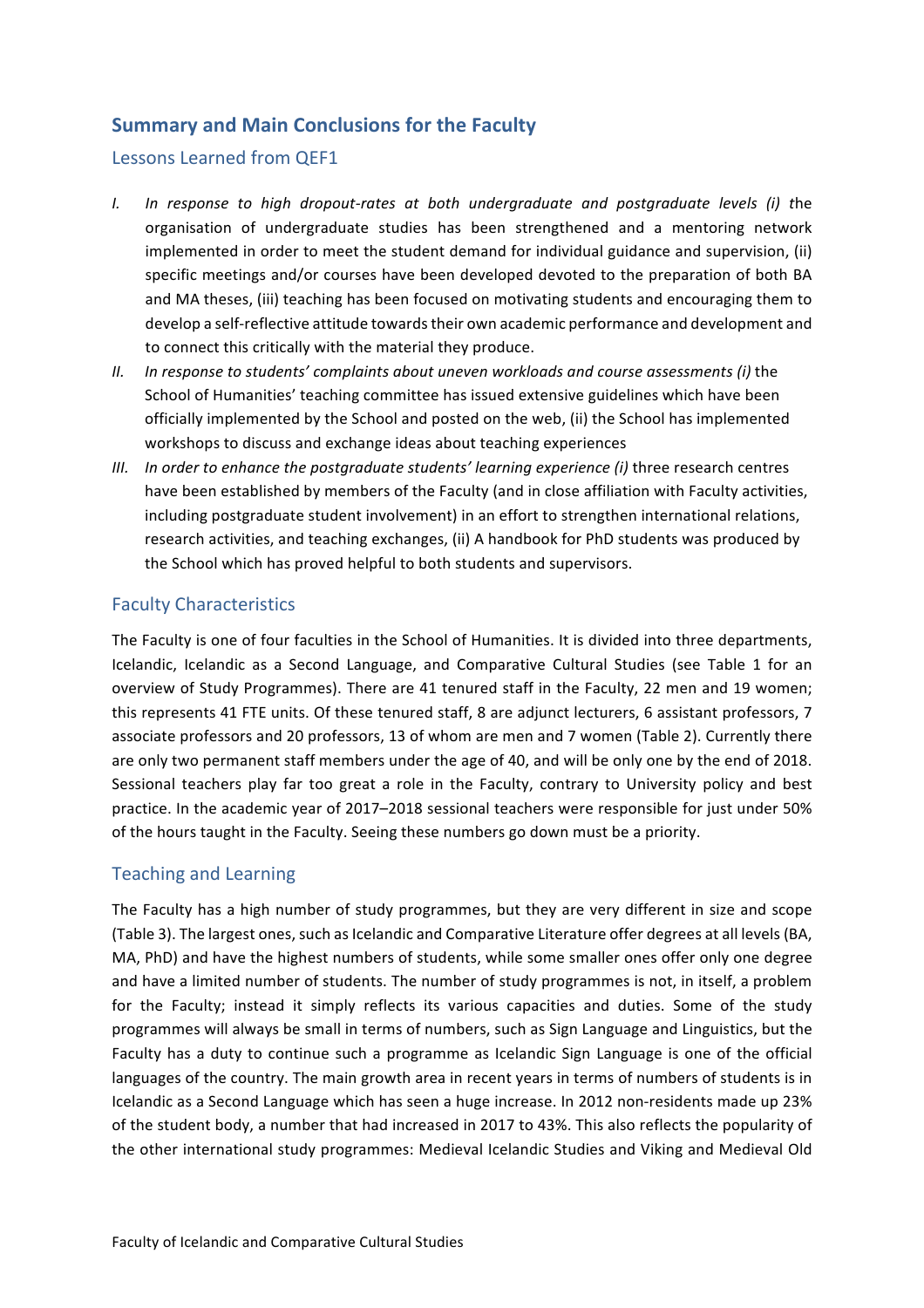Norse Studies. Some of the study programmes are only taught sporadically, or when enough funding or student interest is in place.

Overall the Faculty scores very high in student surveys and is consistently above the University's average, especially in its undergraduate programme. Overall satisfaction is high and teachers in the Faculty are described as enthusiastic and as making their subject areas interesting to the students. The quality of feedback on coursework is also praised and this seems to have improved considerably in recent years.

The external international experts in their visit 25-27 April 2018 singled out the shortage of permanent staff as the Faculty's main obstacle in its attempts at quality enhancement, as well as the University's current funding model. Therefore, improving staff/student ratio is a high priority for the Faculty as well as hiring when staff members retire, and strengthening areas where there is currently only one permanent member of staff. They also pointed out that mechanisms need to be put in place for strategic investment in new areas where the Faculty has potential for research and teaching excellence, international collaboration, and EU-funding, e.g. digital humanities, environmental humanities. 

The experts also pointed out that the current funding model promotes very conservative lecture based approach and is not conducive to enhancing quality of teaching. They also emphasised that the categorization of intensive second language teaching needs to be changed. Responsibilities currently assumed for service to Icelandic social diversity and integration in relation to teaching Icelandic as a second language needs to be recognized by the state and funded accordingly.

It is therefore clear that the actions proposed for quality enhancement are not all in the hands of the Faculty, but of the School, the University, and the authorities.

The main actions which the Faculty itself will focus on are: revision of learning outcomes, which started in Spring 2018; formalising the consultation with students on the development of the study programmes, which started in Autumn 2017; and finding ways to strengthen the MA programmes across the Faculty.

#### Management of Research

The Faculty itself does not have a separate strategy from the School of Humanities. The teaching and research strategy is the University five-year strategy; HI21 and the School of Humanities strategy agreed in 2016. Chair of Faculty is responsible for implementing the strategy and reports regularly both to the School Board and the University's Steering Group for implementing HÍ21, and attends annual anchor meetings organised by the Steering Group to follow up the status for the implementation.

The Faculty's research output is slightly above the average for the University and the School of Humanities (Table 4). A study conducted by Nordforsk also shows that the research output in languages and literature is considerably higher in Iceland than elsewhere in the Nordic countries, another indicator that the Faculty does well in international comparison. However, the workload of the staff has become heavier in the past few years, which might eventually lead to less research output.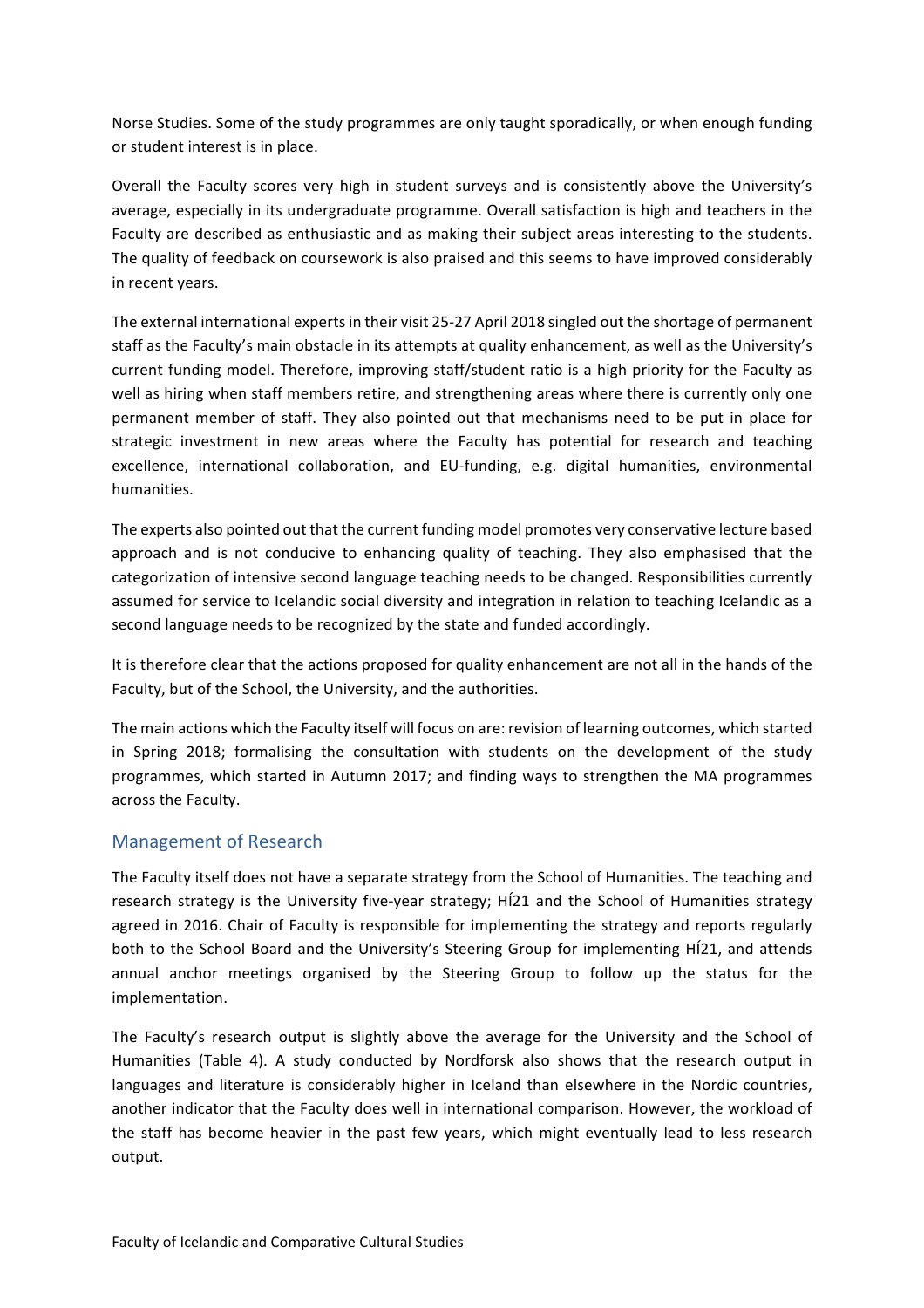External financial support for research in the humanities mainly comes from the Icelandic Research Fund. These grants are very important since they enable teachers to hire students as research assistants and support MA and PhD students. The research impact of the Faculty is widespread and covers different areas in international academic discussion and cooperation, as well as in Icelandic society. The Departments of Icelandic and Icelandic as a Second Language have a particularly central status in influencing, teaching, and informing public policy on the Icelandic language.

The external international experts for this report pointed out that although research output and quality is very high, research infrastructures are inadequate. New ambitions require new facilities and urgent attention to support for doctoral students, interdisciplinarity, and post-award support.

The Centre for Research in the Humanities has published a peer-reviewed journal in Icelandic, *Ritið*, since 2000. Many Faculty members have been actively involved in editing, peer-reviewing, and writing for the iournal, and for continuing research in our fields, it is of great importance that this publication is continued and supported. Funding has recently been cut for the research institutes linked to the Faculty. This has put in jeopardy the ongoing academic publications in Icelandic in our field. This needs to be addressed urgently.

#### Follow-up Processes

The implementation of the Action Plan (Appendix 2) will be a standing item on meetings of the Faculty Board and similarly Faculty Chair will report on the progress regularly to the School Board.

In QEF1 faculties were expected to deliver a follow-up report to the Quality Committee  $(QC)$  of the University Council one and a half years after the completion of the Subject-Level Review. The QC is currently working out a suitable work order for following up the implementation of the Action Plan for faculties. This is expected to be completed by the end of 2018.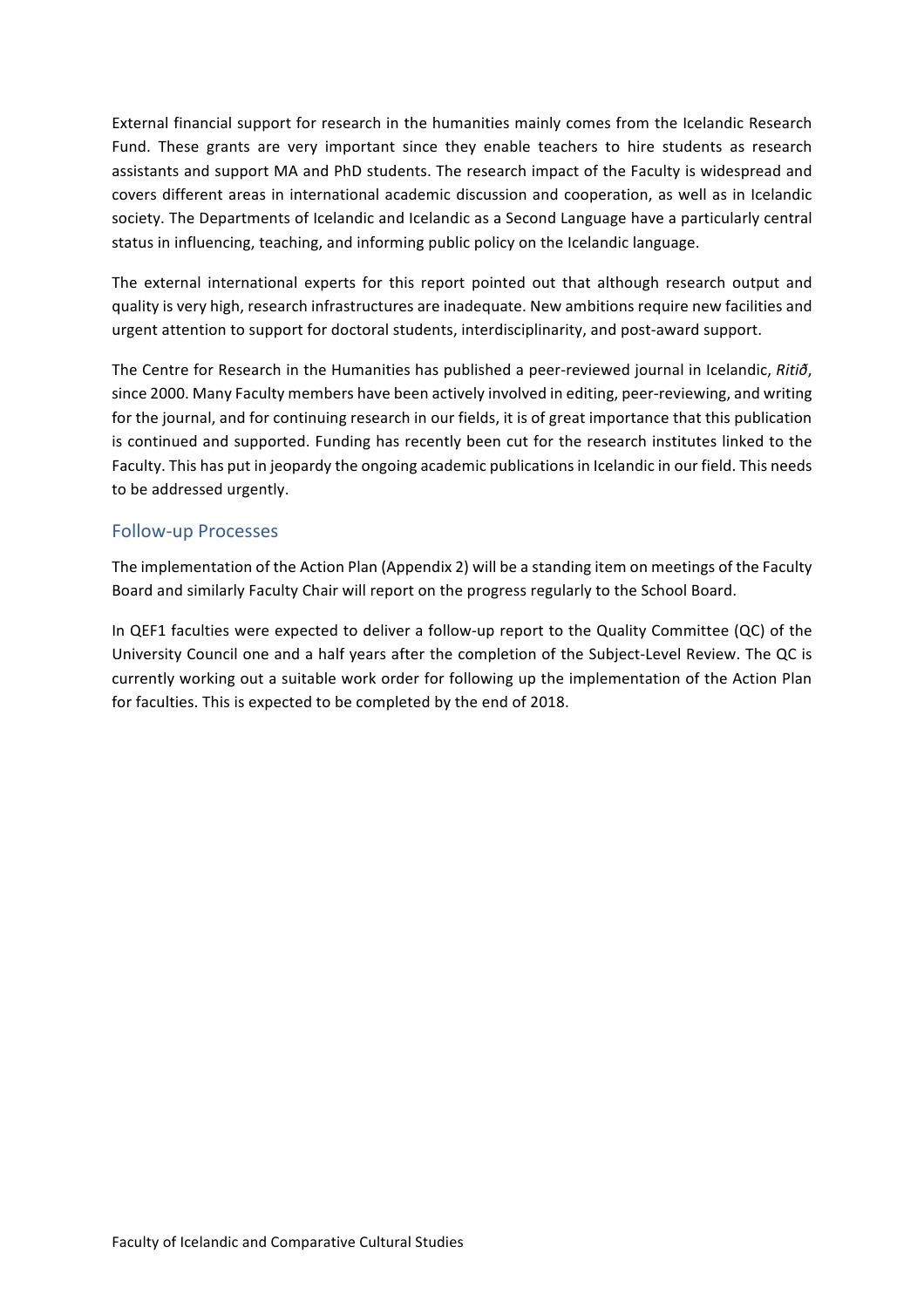#### **Appendix 1. Key Figures.**

#### Table 1. Overview of present Study Programmes within the Faculty

| <b>Name of Study Programme</b>                                   | Cycle <sup>1</sup> | <b>Degree</b> | <b>Credits (ECTS)</b> |
|------------------------------------------------------------------|--------------------|---------------|-----------------------|
| <b>Department of Icelandic</b>                                   |                    |               |                       |
| ÍSL221/241/261 Icelandic                                         | 1.2                | ΒA            | 60/120/180            |
| ÍSF441 Icelandic Studies                                         | 2.2                | MA            | 120                   |
| ÍSK441 Icelandic Teaching                                        | 2.2                | MA            | 120                   |
| ÍSB443 Icelandic Literature                                      | 2.2                | МA            | 120                   |
| ÍSB571 Icelandic Literature                                      | 3                  | Ph.D.         | 240                   |
| ÍSM441 Icelandic Linguistics                                     | 2.2                | <b>MA</b>     | 120                   |
| ÍSL571 Icelandic Linguistics                                     | 3                  | Ph.D.         | 240                   |
| TUN441 Language Technology*                                      | 2.2                | MA            | 120                   |
| MIS431 Medieval Icelandic Studies                                | 2.2                | MA            | 90                    |
| MIS441 Viking and Medieval Norse Studies                         | 2.2                | <b>MA</b>     | 120                   |
| <b>RIT441 Creative Writing</b>                                   | 2.2                | MA            | 120                   |
| TAL121 Speech Pathology (prerequisites)*                         | 1.1                | Preparation   | 74                    |
|                                                                  |                    |               |                       |
| Department of Icelandic as a Second Language                     |                    |               |                       |
| ÍSE221/241/261 Icelandic as a second language                    | 1.2                | BA            | 60/120/180            |
| ÍSE121 Icelandic as a second language, for<br>practical purposes | 1.1                | Diploma       | 60                    |
| AMF441 Second Language Studies*                                  | 2.2                | MA            | 120                   |
|                                                                  |                    |               |                       |
| <b>Department of Comparative Cultural Studies</b>                |                    |               |                       |
| ABF221/241/261 Comparative Literature                            | 1.2                | ΒA            | 60/120/180            |
| ABF441 Comparative Literature                                    | 2.2                | МA            | 120                   |
| <b>ABF571 Comparative Literature</b>                             | 3                  | Ph.D.         | 240                   |
| MFR441 Cultural Studies                                          | 2.2                | MA            | 120                   |
| MFR571 Cultural Studies*                                         | 3                  | Ph.D.         | 240                   |
| KVI221/241 Film Studies                                          | 1.2                | BA            | 60/120                |
| LIS221/241 Art History and Art Theory                            | 1.2                | BA            | 60/120                |
| LIS441 Art History and Art Theory                                | 2.2                | MA            | 120                   |
| AMV221/241/261 General Linguistics*                              | 1.2                | BA            | 60/120/180            |
| AMV441 General Linguistics*                                      | 2.2                | МA            | 120                   |
| RÚT431 Practical Editorship and Theory of<br>Publication         | 2.2                | МA            | 90                    |
| TÁK121 Deaf Interpreter Training Programme*                      | 1.1                | Diploma       | 60                    |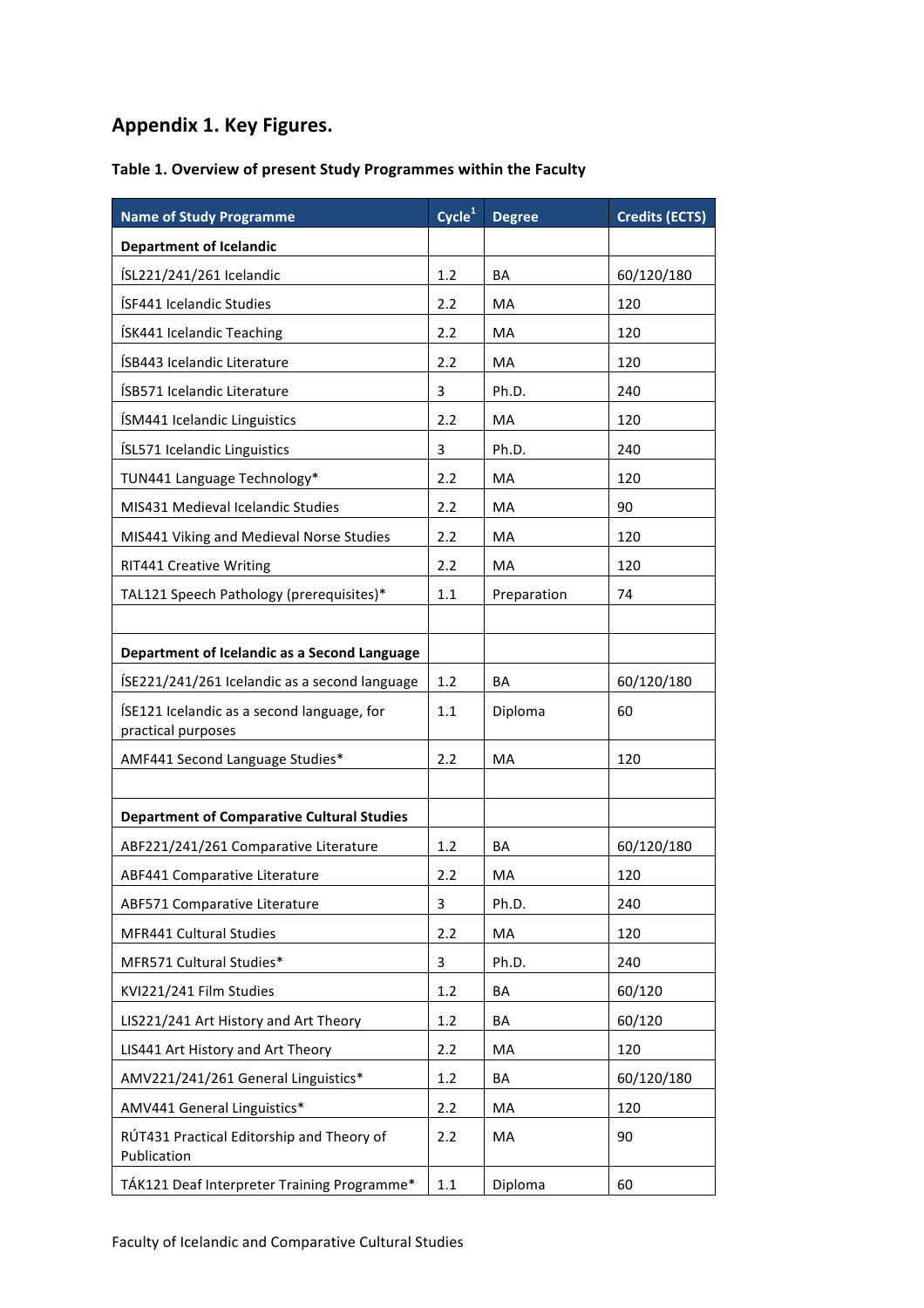| TÁK221/241/261 Sign Language Linguistics<br>(and Interpreting) | 1.2 | BA              | 60/120/180 |
|----------------------------------------------------------------|-----|-----------------|------------|
| TÚL321 Applied Conference Interpreting*                        | 2.1 | Post Grad. Dip. | 60         |
| TÚL441 Conference Interpreting*                                | 2.2 | MA              | 120        |
| <b>ÞÝÐ321 Translation Studies</b>                              | 2.1 | Post Grad. Dip. | 60         |
| <b>PYD322 Applied Translation Studies</b>                      | 2.1 | Post Grad. Dip. | 60         |
| <b>PÝĐ442 Applied Translations Studies</b>                     | 2.2 | MA              | 120        |
| <b>ÞÝÐ444 Translation Studies</b>                              | 2.2 | MA              | 120        |
| <b>PÝĐ571 Translation Studies</b>                              | 3   | Ph.D.           | 240        |

 $1$  See National Qualification Framework for Higher Education No. 530/2011.

\* These study programmes were not individually assessed in the report. TÚN441, TÁK121, TÚL321, TÚL441 have all been taught sporadically and there isn't enough information on these programmes to evaluate them. TAL121 is a collection of prerequisite courses for a study programme taught elsewhere. AMF441 and MRF571 are new programmes in the early stages of their development. AMV study programmes will not be assessed as the member of staff responsible for the programmes passed away after a short illness in late 2017.

|                             | Male           | Female<br>Total |     |      |     |      |
|-----------------------------|----------------|-----------------|-----|------|-----|------|
|                             | No.            | FTE             | No. | FTE. | No. | FTE  |
| Professors                  | 13             | 12.5            | 7   | 6.5  | 20  | 19.0 |
| <b>Associate Professors</b> | $\overline{2}$ | 2.0             | 5   | 5.0  | 7   | 7.0  |
| <b>Assistant Professors</b> | 3              | 3.0             | 3   | 3.0  | 6   | 6.0  |
| <b>Adjunct Lectures</b>     | 4              | 1.6             | 4   | 4.0  | 8   | 5.6  |
| <b>Total</b>                | 22             | 19.2            | 19  | 18.5 | 41  | 37.6 |
| Sessional teachers          | 33             | 6.0             | 55  | 8.4  | 88  | 14.4 |

Table 2. Faculty members as of 1 September 2017 and sessional teachers during 2016, number (No.) and full time-equivalent (FTE).

Table 3. Total number of registered students 15 October (all study years), of which full time (>22.5 **ECTS** completed) and part time (1-22 ECTS completed), number of entrants, retention rate (%) for first year, number of graduates and completion rate (%) (4-year mean).

| Programme                      |           | No. of students        |                           | No. of<br>entrants | <b>Retention</b><br>rate | No. of<br>graduates | Completion<br>rate <sup>3</sup> |
|--------------------------------|-----------|------------------------|---------------------------|--------------------|--------------------------|---------------------|---------------------------------|
|                                | Total no. | Full time <sup>1</sup> | Part<br>time <sup>2</sup> |                    |                          |                     |                                 |
| <b>Department of Icelandic</b> |           |                        |                           |                    |                          |                     |                                 |
| ÍSL241/261                     | 87        | 42                     | 30                        | 31                 | 39                       | 15.0                | 79                              |
| ÍSF441                         | 10        | 2                      | 4                         | 3                  | 50                       | 2.3                 | 56                              |
| ÍSK441                         | 6         | $\mathfrak{p}$         | 3                         | $\overline{2}$     | 58                       | 1.3                 | 56                              |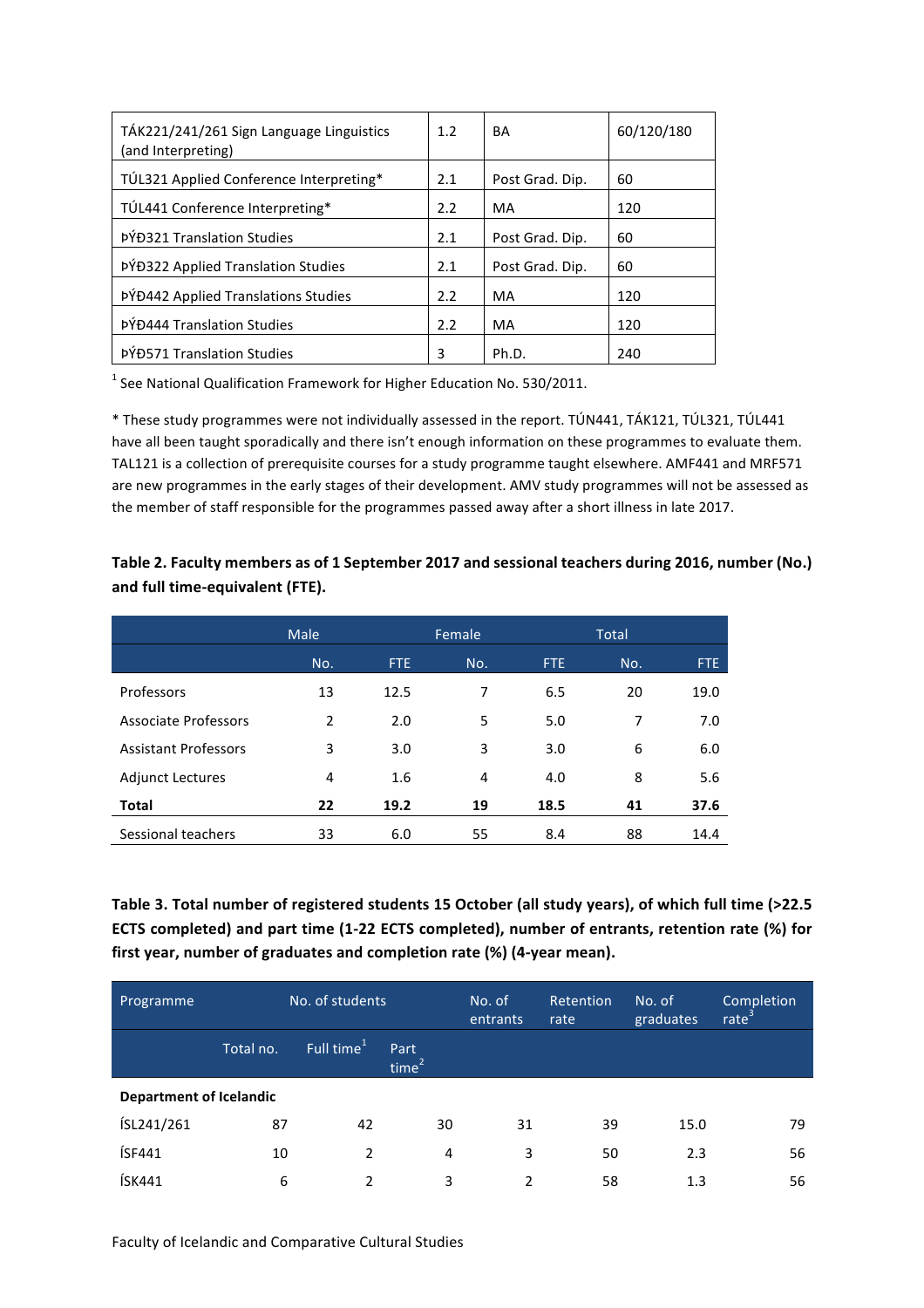| ÍSB443                                            | 6                         | $\overline{2}$           | 4                        | 3                        | 50                       | 3.3     | 48                       |
|---------------------------------------------------|---------------------------|--------------------------|--------------------------|--------------------------|--------------------------|---------|--------------------------|
| ÍSB571                                            | 20                        | $11\,$                   | 5                        | 3                        | 62                       | 1.5     | 100                      |
| ÍSM441                                            | 12                        | 5                        | $\overline{\mathbf{4}}$  | 4                        | 50                       | 1.0     | 13                       |
| ÍSL571                                            | 12                        | $\boldsymbol{6}$         | $\overline{2}$           | $\mathbf{1}$             | 67                       | 1.5     | 100                      |
| <b>TUN441</b>                                     | $\boldsymbol{7}$          | $\overline{2}$           | $\overline{\mathbf{4}}$  | $\overline{\mathbf{4}}$  | 66                       | $1.0\,$ | 33                       |
| MIS431                                            | 14                        | 11                       | $\overline{2}$           | 10                       | 16                       | 8.0     | 95                       |
| MIS441                                            | 44                        | 22                       | $\overline{2}$           | 22                       | $\overline{7}$           | 11.3    | 100                      |
| <b>RIT441</b>                                     | 49                        | 20                       | 24                       | 17                       | 82                       | 10.0    | 89                       |
| <b>TAL121</b>                                     | 20                        | $\overline{7}$           | 13                       | 14                       | $20\,$                   | 0.0     |                          |
| Department of Icelandic as a Second Language      |                           |                          |                          |                          |                          |         |                          |
| ÍSE241/261                                        | 190                       | 119                      | 50                       | 88                       | 46                       | 15.5    | 90                       |
| ÍSE121                                            | 106                       | 106                      | 16                       | 119                      | 27                       | 32.3    | 95                       |
| AMF441                                            |                           |                          |                          |                          |                          | $0.0\,$ |                          |
| <b>Department of Comparative Cultural Studies</b> |                           |                          |                          |                          |                          |         |                          |
| ABF241/261                                        | 72                        | 34                       | 30                       | 24                       | 43                       | 17.8    | 87                       |
| ABF441                                            | 19                        | $\overline{7}$           | $\boldsymbol{6}$         | 5                        | 64                       | 6.3     | 71                       |
| ABF571                                            | $\bf 8$                   | 4                        | $\overline{2}$           | $\overline{2}$           | 17                       | 0.0     | $\overline{\phantom{a}}$ |
| MFR441                                            | 9                         | 5                        | $\overline{\mathbf{4}}$  | 5                        | 30                       | 0.8     | 75                       |
| MFR571                                            | $\overline{\phantom{a}}$  | $\overline{\phantom{a}}$ | $\overline{\phantom{a}}$ | $\overline{\phantom{a}}$ | $\overline{\phantom{a}}$ | 0.0     | $\overline{\phantom{a}}$ |
| KVI221/241                                        | 65                        | 32                       | 23                       | 19                       | 36                       | 14.5    | 83                       |
| LIS221/241                                        | 74                        | 33                       | 29                       | 21                       | 42                       | 15.5    | 65                       |
| LIS441                                            | 15                        | $\boldsymbol{6}$         | $\bf 8$                  | $\pmb{4}$                | 55                       | 2.5     | 100                      |
| AMV241/261                                        | 26                        | 17                       | $\overline{7}$           | $11\,$                   | 53                       | 4.8     | 96                       |
| AMV441                                            | $\pmb{4}$                 | $\overline{2}$           | $\overline{2}$           | $\overline{2}$           | 67                       | 1.5     | 83                       |
| <b>RÚT431</b>                                     | 17                        | 10                       | 6                        | 8                        | 41                       | 9.3     | 89                       |
| <b>TÁK121</b>                                     | $\overline{\phantom{a}}$  |                          |                          |                          |                          | 0.0     |                          |
| TÁK241/261                                        | $12\,$                    | 8                        | $\mathbf{1}$             | 4                        | 25                       | 2.3     | 89                       |
| <b>TÚL321</b>                                     | 0.5                       | $\pmb{0}$                | $0.5\,$                  | 0                        |                          |         |                          |
| <b>TÚL441</b>                                     | $1.5\,$                   | $\overline{2}$           | $\mathbf 1$              | 0                        |                          |         |                          |
| <b>ÞÝÐ321</b>                                     | $\bf 8$                   | $\overline{2}$           | 5                        | 4                        | 39                       | $1.8\,$ | 72                       |
| <b>ÞÝÐ322</b>                                     | $\overline{2}$            | $\mathbf 1$              | $\mathbf{1}$             | $\overline{2}$           | 50                       | 0.3     | 100                      |
| <b>ÞÝÐ442</b>                                     | $\ensuremath{\mathsf{3}}$ | $\mathbf 1$              | $\mathbf 2$              | $\overline{2}$           | 100                      | 0.8     | 67                       |
| <b>ÞÝÐ444</b>                                     | 36                        | $10\,$                   | 15                       | 9                        | 42                       | 5.5     | 47                       |
| <b>ÞÝÐ571</b>                                     | $\ensuremath{\mathsf{3}}$ | $\mathbf 1$              | $\mathbf 1$              | $\mathbf{1}$             |                          | 0.0     |                          |
| <b>TOTAL</b>                                      | 958                       | 532                      | 307                      | 444                      |                          | 188     |                          |
| MEAN                                              |                           |                          |                          |                          | 46                       |         | 77                       |

 $1$  > 22.5 ECTS completed.

 $2$  1-22 ECTS completed.

 $3$  2-year rate for diploma, 5-year rate for BA/BS, 3-year rate for MA/MS, 5-year rate for PhD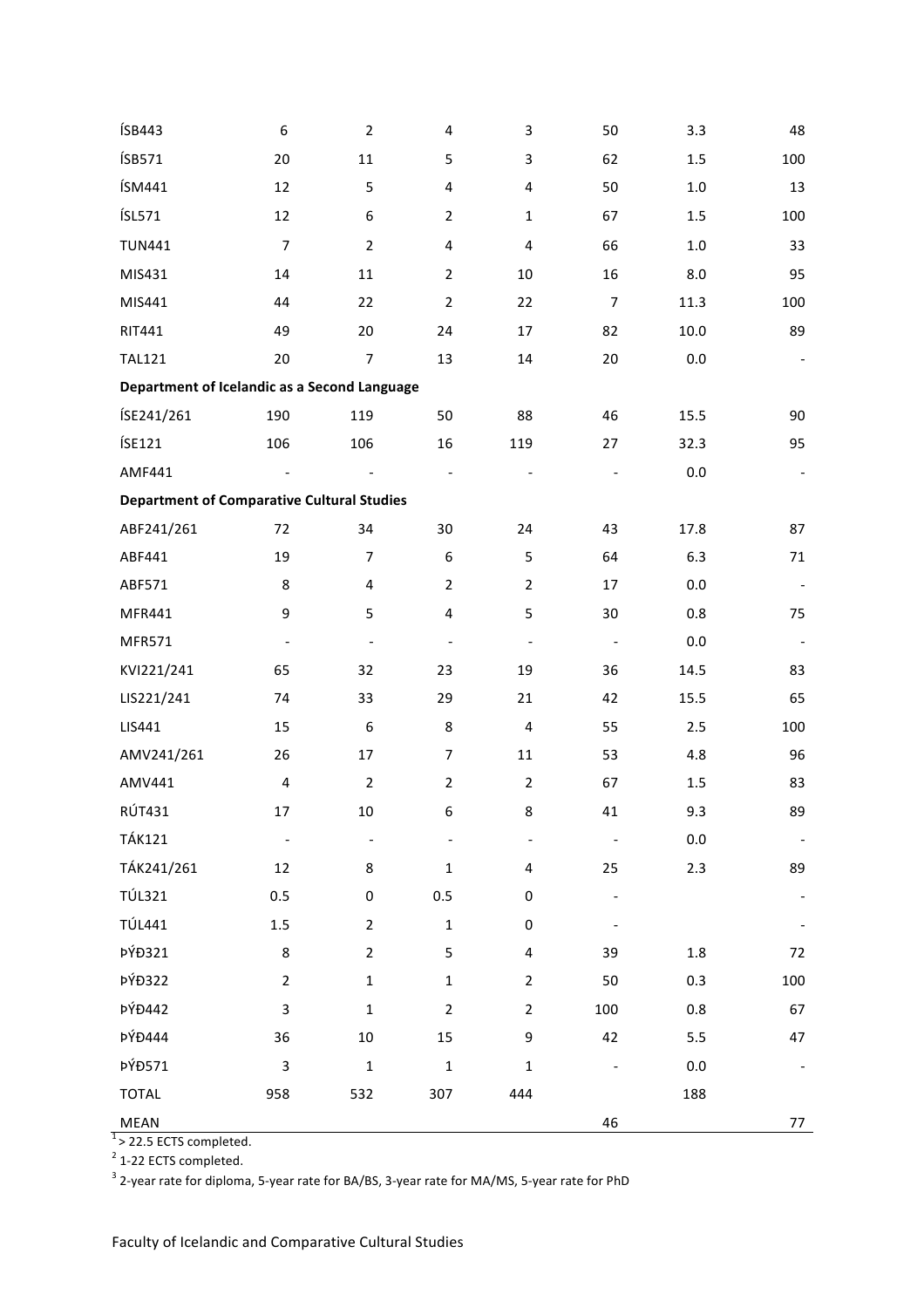Table 4. Research output of Faculty members, based on the Evaluation System for the Public Universities in Iceland, expressed by mean research points (A) and research points from peerreviewed publications (B).

|            | 2013 |      | 2014 |                | 2015         |      | 2016              |       |      | Mean |
|------------|------|------|------|----------------|--------------|------|-------------------|-------|------|------|
|            | A.   | B.   | A    | $\overline{B}$ | $\mathsf{A}$ | B    | $A \qquad \qquad$ | 7 B I | A    | B    |
| Faculty    | 38.2 | 25.8 | 36.4 | 20.8           | 43.1         | 26.4 | 27.0              | 11.9  | 36.2 | 21.2 |
| School     | 33.0 | 20.0 | 35.9 | 19.7 38.7      |              | 23,1 | 34.8              | 19.3  | 35.6 | 20.5 |
| University | 29.1 | 18.6 | 32.8 | 21.4           | 32.0         | 20.9 | 31.4              | 21.2  | 31.3 | 20.5 |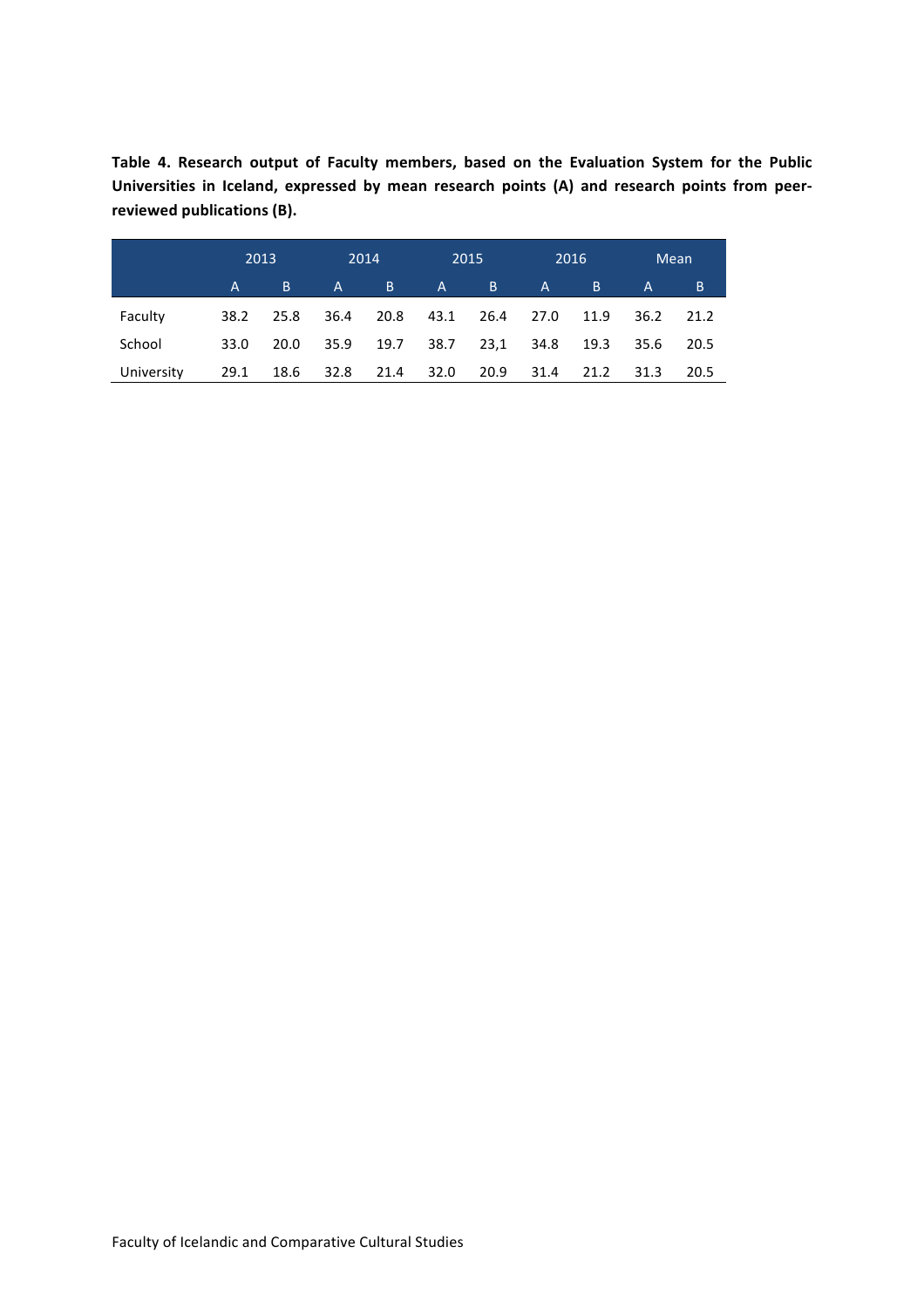#### **Appendix 2. Action Plan for Teaching and Learning and Management of Research**

| <b>Actions</b> | <b>How</b> | Deadlines Responsible |
|----------------|------------|-----------------------|
|                |            | <b>party</b>          |

#### **1. FACULTY LEVEL**

| Ch. 1.2        | <b>Faculty Characteristics</b>                                                 |                                                                                                                                                                                                                           |                     |                                                                                 |
|----------------|--------------------------------------------------------------------------------|---------------------------------------------------------------------------------------------------------------------------------------------------------------------------------------------------------------------------|---------------------|---------------------------------------------------------------------------------|
| 1              | Improve staff/student ratio                                                    | Hiring when teachers<br>retire and increase<br>numbers of staff in<br>poorly staffed study<br>programmes                                                                                                                  | 2018 and<br>ongoing | Heads of<br>Departments,<br>Faculty Meeting,<br>Chair, Board of<br>School, Dean |
| 2              | Improve administrative<br>workload                                             | Compensate Chair and<br>Heads of Dept with<br>lighter teaching load                                                                                                                                                       | 2019                | Chair, Board of<br>School, Dean                                                 |
| 3              | Increase administrative<br>support                                             | Hiring more office staff                                                                                                                                                                                                  | 2020                | Board of School,<br>Dean                                                        |
| Ch. 1.3        | <b>Academic Vision</b>                                                         |                                                                                                                                                                                                                           |                     |                                                                                 |
| $\mathbf{1}$   | Social and cultural work by<br>staff should be recognised by<br>the University | In the University's own<br>merit system                                                                                                                                                                                   | 2019                | Faculty Meeting,<br>Chair, Dean                                                 |
| $\overline{2}$ | Numbers of students going on<br>exchanges increased                            | Providing better<br>information                                                                                                                                                                                           | 2019                | Leaders of Study<br>Programmes,<br>International<br>officer                     |
| 3              | Awareness raised of<br>international profile of staff                          | Public lectures,<br>introductions to<br>students                                                                                                                                                                          | 2020                | Heads of<br>Department,<br>Leaders of<br>relevant Study<br>Programmes           |
| Ch. 1.4        | <b>Student Support</b>                                                         |                                                                                                                                                                                                                           |                     |                                                                                 |
| 1              | Encourage completion of BA-<br>theses                                          | Mandatory workshops<br>for all students<br>registered organised by<br>individual study<br>programmes                                                                                                                      | 2019                | Heads of<br>Department,<br>Leaders of Study<br>programmes                       |
| $\overline{2}$ | Implement mentoring system<br>for new students                                 | Postgraduate students<br>enrolled in assisting new<br>students, payment<br>provided                                                                                                                                       | 2019                | Heads of<br>Department,<br>Leaders of Study<br>programmes,<br>Chair, Dean       |
| 3              | MA study programmes<br>strengthened                                            | Current rules of<br>minimum number of<br>students abolished.<br>Number of M-courses<br>(on offer for 3 <sup>rd</sup> year<br>undergrad and MA-<br>students) decreased and<br>F-courses (MA students<br>only) strengthened | 2020                | Chair, Board of<br>School, Dean                                                 |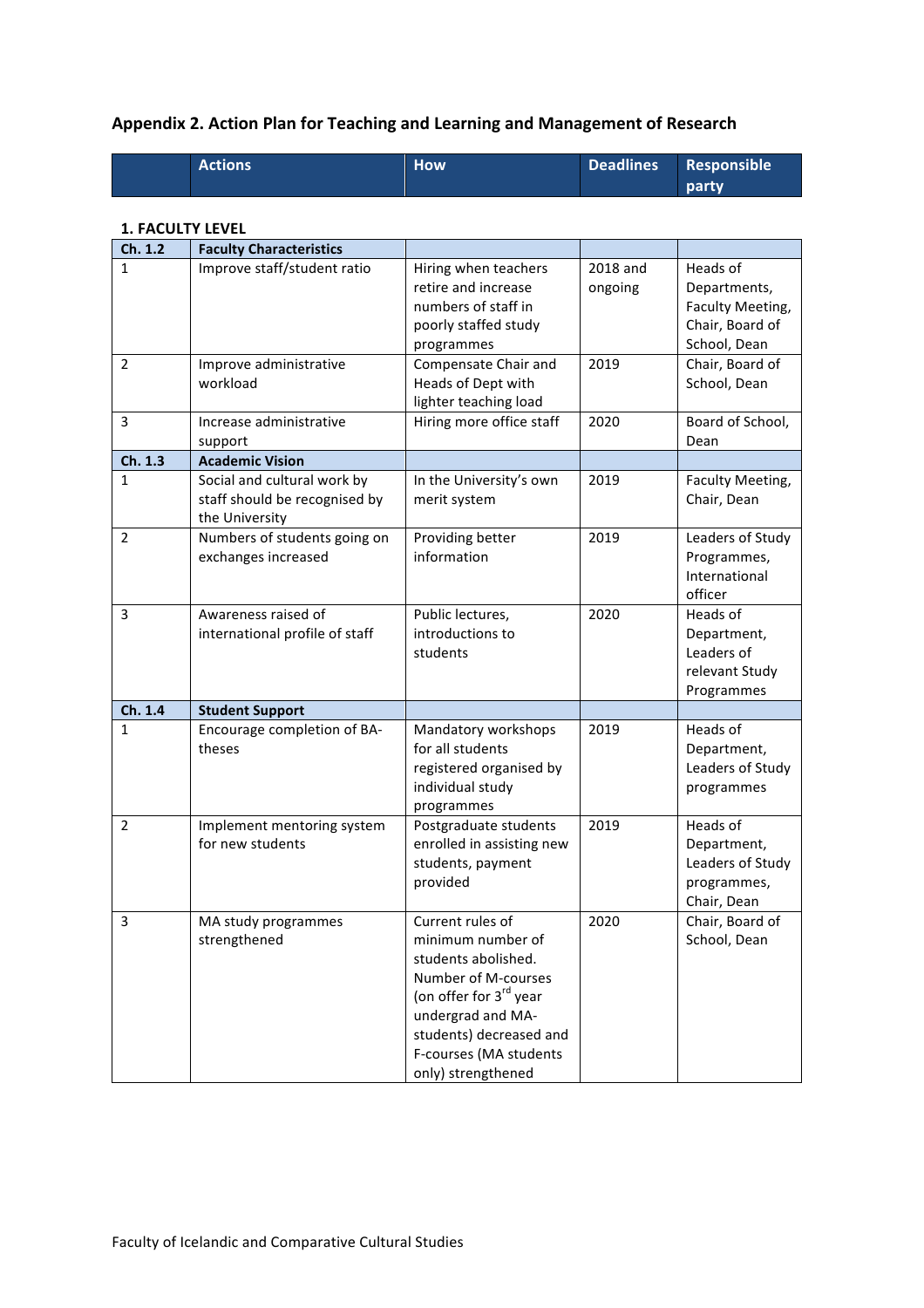#### **2. DEFPARTMENTS AND STUDY PROGRAMMES**

#### **ÍSL241/261 Icelandic (BA)**

| Ch. 2.1.1      | <b>Students</b>                                                           |                                                                                                                                                     |                                                                                                          |                                                                               |
|----------------|---------------------------------------------------------------------------|-----------------------------------------------------------------------------------------------------------------------------------------------------|----------------------------------------------------------------------------------------------------------|-------------------------------------------------------------------------------|
| $\mathbf{1}$   | Increase intake rate                                                      | Keep on the work of the<br>outreach committee                                                                                                       | Ongoing                                                                                                  | Individual<br>teachers on<br>behalf of the<br>Department                      |
| $\overline{2}$ | Keeping our students satisfied<br>and involved                            | By repeating the first<br>year survey; holding<br>annual student meetings                                                                           | Nov. 2018<br>and annually                                                                                | The Head of<br>Department                                                     |
| 3              | Develop a more formal<br>response to results of teaching<br>evaluations   | Meeting to discuss<br>teaching evaluation                                                                                                           | A possibility                                                                                            | The Head of the<br>Department (if<br>all teachers<br>agree on this)           |
| Ch. 2.1.2      | <b>Teaching and Learning</b>                                              |                                                                                                                                                     |                                                                                                          |                                                                               |
| $\mathbf{1}$   | Improve consistency on<br>workload and grading                            | Teachers regularly<br>reminded of guidelines<br>on workload and grade<br>norms                                                                      | Ongoing                                                                                                  | Education<br>Manager                                                          |
| $\overline{2}$ | Improve the development of<br>learning outcomes for<br>individual courses | 1) Head of the Dpt. for<br>study programmes; 2)<br>individual teachers for<br>mandatory courses, 3)<br>individual teachers for<br>all other courses | 1) Was<br>completed<br>in March<br>2018, 2)<br><b>Spring 2018,</b><br>3) Autumn<br>semester<br>and later | Head of the<br>Department                                                     |
| 3              | Improve staff/student ratio                                               | Hiring when teachers<br>retire and increase<br>numbers of staff in<br>poorly staffed areas                                                          | 2018 and<br>ongoing                                                                                      | Head of<br>Department,<br>Faculty Meeting,<br>Chair, Board of<br>School, Dean |

#### **ÍSF441** and **ÍSB443** Icelandic Literature and **Icelandic Studies (MA)**

|                | $\frac{1}{2}$                  |                            |              |                 |
|----------------|--------------------------------|----------------------------|--------------|-----------------|
| Ch. 2.1.1      | <b>Students</b>                |                            |              |                 |
| 1              | Increase intake                | Annual presentation of     | Each Spring  | Head of         |
|                |                                | the MA-programme           | semester     | Department      |
| $\overline{2}$ | Keeping our students satisfied | Holding an annual          | Nov. 2018    | Head of         |
|                | and involved                   | student meeting            | and annually | Department      |
| 3              | Providing clearer information  | Making a checklist for     | Summer       | Head of         |
|                | on all factors of the MA       | new students               | 2018         | Department,     |
|                | programmes                     |                            |              | outreach        |
|                |                                |                            |              | committee and   |
|                |                                |                            |              | project manager |
| Ch. 2.1.2      | <b>Teaching and Learning</b>   |                            |              |                 |
| 1              | Improve consistency on work    | Teachers regularly         | Ongoing      | Education       |
|                | load and grading               | reminded of guidelines     |              | Manager         |
|                |                                | on workload and grade      |              |                 |
|                |                                | norms                      |              |                 |
| $\mathcal{P}$  | Improve the development of     | 1) Head of Department      | 1) Was       | Head of         |
|                | learning outcomes for          | for study programmes;      | completed    | Department      |
|                | individual courses             | 2) individual teachers for | in March     |                 |
|                |                                | all other courses          | 2018, 2)     |                 |
|                |                                |                            | Autumn       |                 |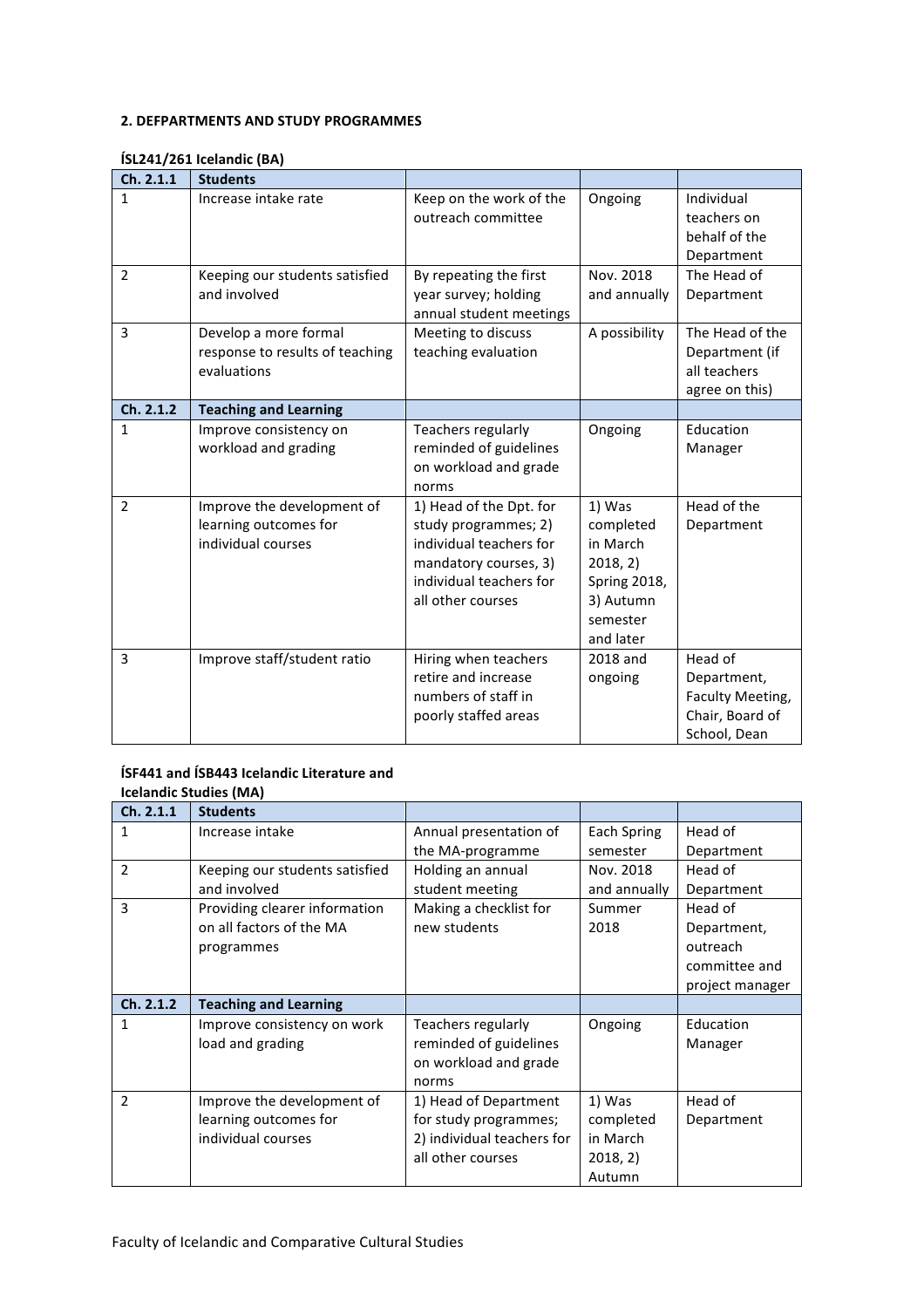|  | semester  |  |
|--|-----------|--|
|  | and later |  |

#### **ÍSK441 Icelandic Teaching (MA)**

| Ch. 2.1.1      | <b>Students</b>                |                            |              |                 |
|----------------|--------------------------------|----------------------------|--------------|-----------------|
| 1              | Increase intake                | Annual presentation of     | Each Spring  | Head of         |
|                |                                | the MA-programme           | semester     | Department      |
| $\overline{2}$ | Keeping our students satisfied | Holding an annual          | Nov. 2018    | Head of         |
|                | and involved                   | student meeting            | and annually | Department      |
| 3              | Providing clearer information  | Making a checklist for     | Summer       | Head of         |
|                | on all factors of the MA       | new students               | 2018         | Department,     |
|                | programmes                     |                            |              | outreach        |
|                |                                |                            |              | committee and   |
|                |                                |                            |              | project manager |
| Ch. 2.1.2      | <b>Teaching and Learning</b>   |                            |              |                 |
| 1              | Improve consistency on work    | Teachers regularly         | Ongoing      | Education       |
|                | load and grading               | reminded of guidelines     |              | Manager         |
|                |                                | on workload and grade      |              |                 |
|                |                                | norms                      |              |                 |
| $\mathfrak{p}$ | Improve the development of     | 1) Head of Department      | 1) Was       | Head of         |
|                | learning outcomes for          | for study programmes;      | completed    | Department      |
|                | individual courses             | 2) individual teachers for | in March     |                 |
|                |                                | all other courses          | 2018, 2)     |                 |
|                |                                |                            | Autumn       |                 |
|                |                                |                            | semester     |                 |
|                |                                |                            | and later    |                 |

#### **ÍSB571 Icelandic Literature (PhD)**

| Ch. 2.1.1     | <b>Students</b>                |                           |          |                   |
|---------------|--------------------------------|---------------------------|----------|-------------------|
|               | Should be more active in       | Make sure their           | 2018 and | Head of           |
|               | departmental decisions         | representative is present | ongoing  | Department        |
|               |                                | at Department Meetings    |          |                   |
| $\mathfrak z$ | More discussions about the     | Annual meeting of         | 2018 and | Head of           |
|               | doctoral programme             | supervisors within the    | ongoing  | Department, the   |
|               |                                | Department                |          | School's          |
|               |                                |                           |          | research officer  |
| Ch. 2.1.2     | <b>Teaching and Learning</b>   |                           |          |                   |
| 1             | Introducing PhD courses        | Specialised courses and   | 2019     | Chair of Faculty, |
|               |                                | seminars for PhD          |          | School's          |
|               |                                | students                  |          | research officer  |
| Ch. 2.1.3     | <b>Coordination between</b>    |                           |          |                   |
|               | <b>Teaching and Research</b>   |                           |          |                   |
| 1             | Increase student participation | Encouragement and         | Ongoing  | Supervisors       |
|               | in international cooperation   | involvement in research   |          |                   |
|               | and conferences                | projects                  |          |                   |

#### **ÍSM441 Icelandic Linguistics (MA)**

| Ch. 2.1.1 | <b>Students</b>                |                        |              |             |
|-----------|--------------------------------|------------------------|--------------|-------------|
|           | Increase intake                | Annual presentation of | Each Spring  | Head of     |
|           |                                | the MA-programme       | semester     | Department  |
|           | Keeping our students satisfied | Holding an annual      | Nov. 2018    | Head of     |
|           | and involved                   | student meeting        | and annually | Department  |
|           | Providing clearer information  | Making a checklist for | Summer       | Head of     |
|           | on all factors of the MA       | new students           | 2018         | Department, |
|           | programmes                     |                        |              | outreach    |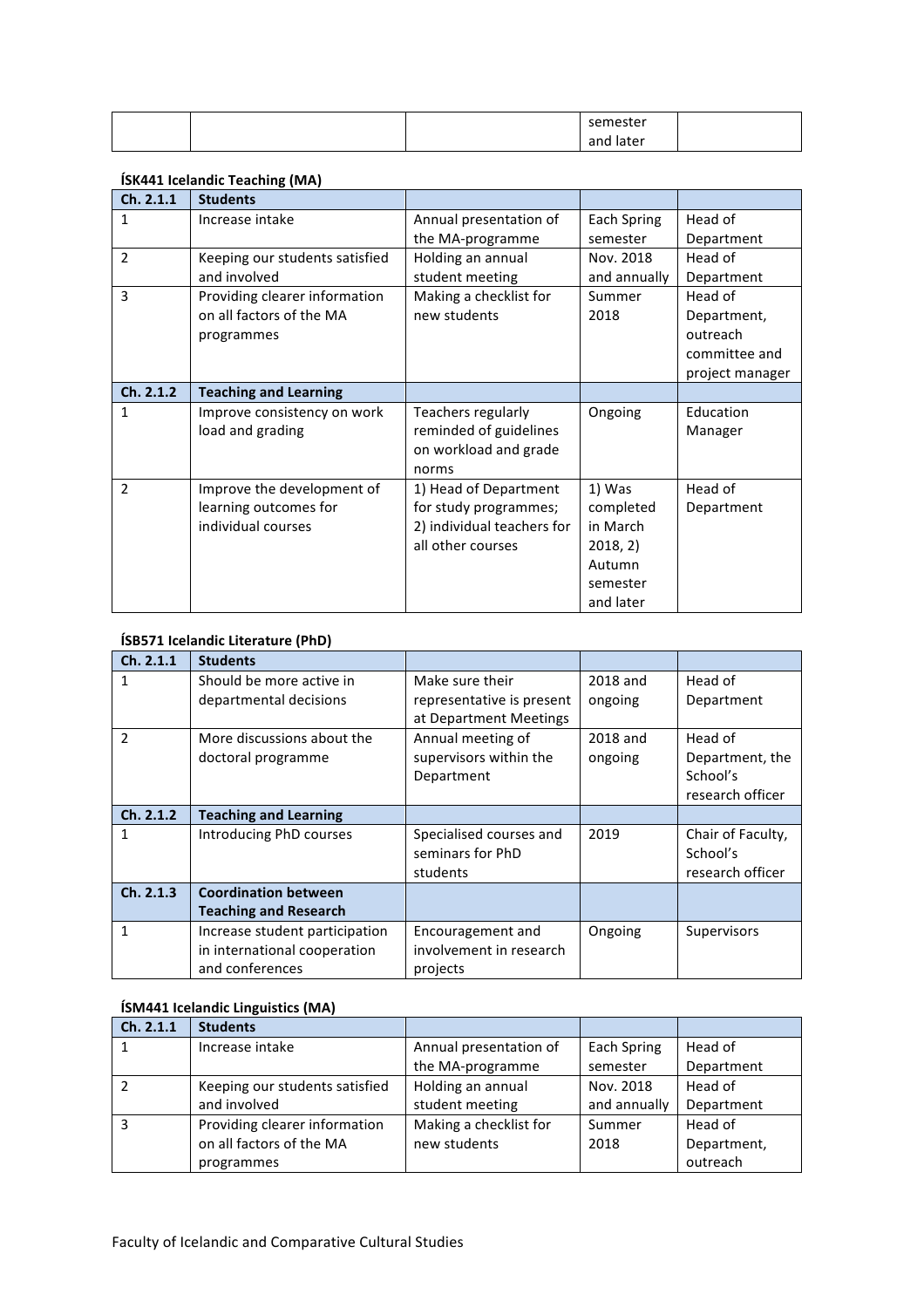|               |                                                                           |                                                                                                   |                                                                                | committee and<br>project manager |
|---------------|---------------------------------------------------------------------------|---------------------------------------------------------------------------------------------------|--------------------------------------------------------------------------------|----------------------------------|
| Ch. 2.1.2     | <b>Teaching and Learning</b>                                              |                                                                                                   |                                                                                |                                  |
|               | Improve consistency on work<br>load and grading                           | Teachers regularly<br>reminded of guidelines<br>on workload and grade<br>norms                    | Ongoing                                                                        | Education<br>Manager             |
| $\mathcal{P}$ | Improve the development of<br>learning outcomes for<br>individual courses | 1) Head of Department<br>for study programmes;<br>2) individual teachers for<br>all other courses | 1) Was<br>completed<br>in March<br>2018, 2)<br>Autumn<br>semester<br>and later | Head of<br>Department            |

#### **ÍSL571 Icelandic Linguistics (PhD)**

| Ch. 2.1.1     | <b>Students</b>                 |                           |          |                   |
|---------------|---------------------------------|---------------------------|----------|-------------------|
| 1             | Should be more active in        | Make sure their           | 2018 and | Head of           |
|               | departmental decisions          | representative is present | ongoing  | Department        |
|               |                                 | at Department Meetings    |          |                   |
| $\mathcal{P}$ | More discussions about the      | Annual meeting of         | 2018 and | Head of           |
|               | doctoral programme              | supervisors within the    | ongoing  | Department, the   |
|               |                                 | Department                |          | School's          |
|               |                                 |                           |          | research officer  |
| Ch. 2.1.2     | <b>Teaching and Learning</b>    |                           |          |                   |
| 1             | Introduce PhD courses           | Specialised courses and   | 2019     | Chair of Faculty, |
|               |                                 | seminars for PhD          |          | School's          |
|               |                                 | students                  |          | Research officer  |
| Ch. 2.1.3     | <b>Coordination between</b>     |                           |          |                   |
|               | <b>Teaching and Research</b>    |                           |          |                   |
| 1             | Ensure student participation in | Encouragement and         | Ongoing  | Supervisors       |
|               | international cooperation and   | involvement in research   |          |                   |
|               | conferences                     | projects                  |          |                   |

#### **MIS431 Medieval Icelandic Studies (MA)**

| Ch. 2.1.1     | <b>Students</b>                 |                          |            |                 |
|---------------|---------------------------------|--------------------------|------------|-----------------|
| 1             | Revision of intake procedures   | Compare backgrounds      | February   | Professors in   |
|               |                                 | to results               | 2019.      | programme.      |
| $\mathfrak z$ | Revise and clarify course       | Review course by         | September  | Teachers and    |
|               | descriptions and learning       | course.                  | 2018       | leader of study |
|               | outcomes.                       |                          |            | programme       |
| 3             | University counselling services | Liaise with counselling  | September  | Leader of study |
|               | made more accessible to         | services.                | 2018       | programme       |
|               | students                        |                          |            |                 |
| 4             | Review workload                 | Consult with students    | May 2018.  | Teachers and    |
|               |                                 | through student          |            | leader of study |
|               |                                 | association.             |            | programme       |
| 5             | Formalise meetings and          | Establish a routine of   | May 2018.  | Leader of study |
|               | consultation of student         | meeting with the board   |            | programme       |
|               | association board.              | twice every semester.    |            |                 |
| Ch. 2.1.2     | <b>Teaching and Learning</b>    |                          |            |                 |
| 1             | Update teaching contents and    | Increase discussion of   | Sept. 2018 | Leader of study |
|               | methods                         | teaching methods and     |            | programme       |
|               |                                 | course contents in staff |            |                 |
|               |                                 | meetings.                |            |                 |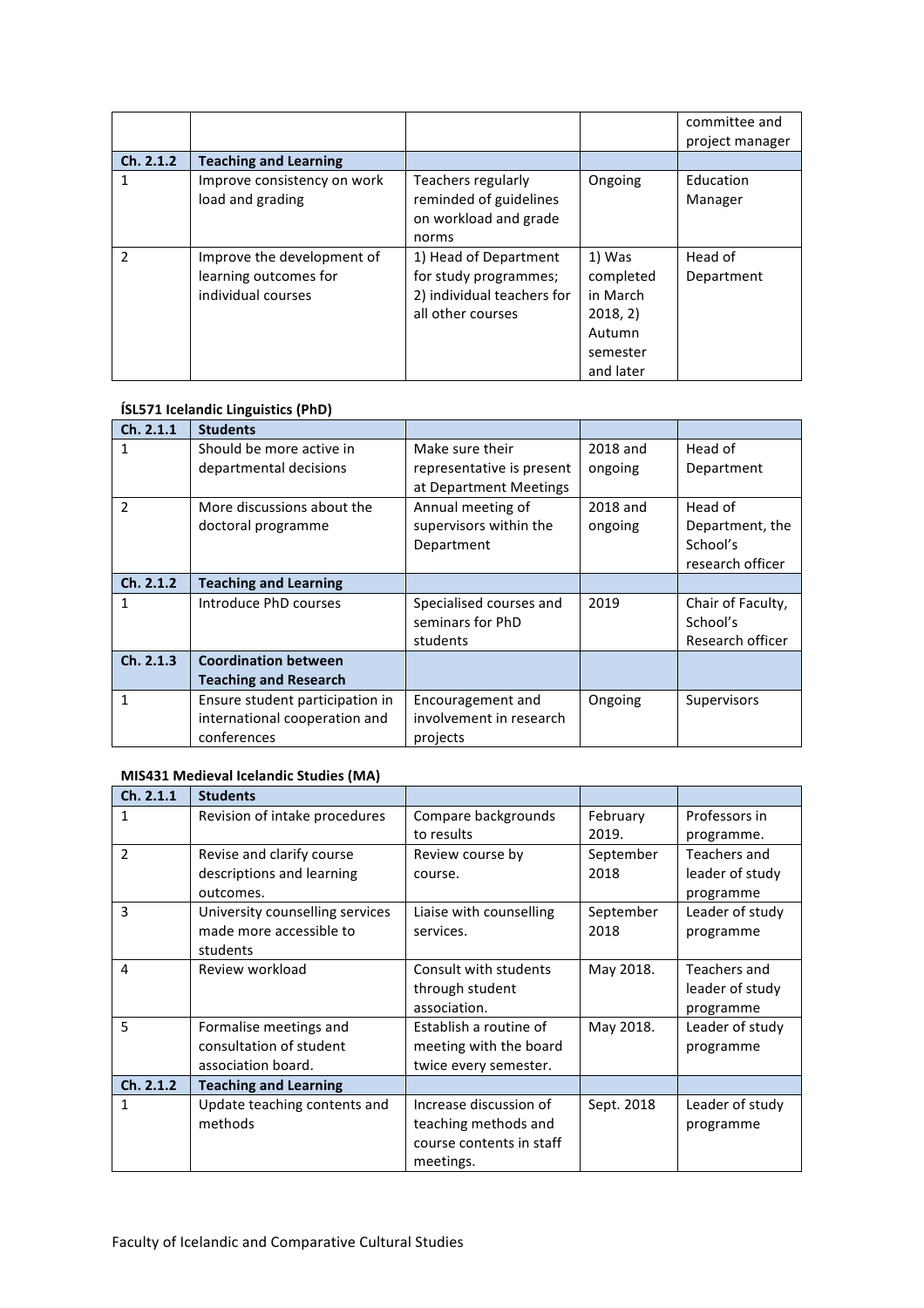| $\mathcal{P}$ | Consider revising assessment         | Regular discussions in                | Sept. 2018 | Leader of study |
|---------------|--------------------------------------|---------------------------------------|------------|-----------------|
|               | methods.                             | staff meetings                        |            | programme       |
| з             | Regular monitoring of contents       | External panel                        | Oct. 2018  | Leader of study |
|               |                                      |                                       |            | programme       |
| Ch. 2.1.3     | <b>Coordination between</b>          |                                       |            |                 |
|               | <b>Teaching and Research</b>         |                                       |            |                 |
|               | Monitor access of students to        | Regular discussions with<br>students. | Sept. 2018 | Leader of study |
|               | stimulating research<br>environment. |                                       |            | programme       |
| $\mathcal{P}$ | Verify whether students are          | Questionnaire to                      | Sept. 2018 | Leader of study |
|               | exposed to main research             | teachers reviewed by                  |            | programme       |
|               | questions in field.                  | study committee.                      |            |                 |

#### **MIS441 Viking and Medieval Norse Studies (MA)**

| Ch. 2.1.1              | <b>Students</b>                     |                          |            |                 |
|------------------------|-------------------------------------|--------------------------|------------|-----------------|
| 1                      | Revision of intake procedures       | Compare backgrounds      | February   | Professors in   |
|                        |                                     | to results               | 2019.      | programme.      |
| $\overline{2}$         | Revise and clarify course           | Review course by         | September  | Teachers and    |
|                        | descriptions and learning           | course.                  | 2018       | leader of study |
|                        | outcomes.                           |                          |            | programme       |
| 3                      | University counselling services     | Liaise with counselling  | September  | Leader of study |
|                        | made more accessible to<br>students | services.                | 2018       | programme       |
| 4                      | Review workload                     | Consult with students    | May 2018.  | Teachers and    |
|                        |                                     | through student          |            | leader of study |
|                        |                                     | association.             |            | programme       |
| 5                      | Formalise meetings and              | Establish a routine of   | May 2018.  | Leader of study |
|                        | consultation of student             | meeting with the board   |            | programme       |
|                        | association board.                  | twice every semester.    |            |                 |
| Ch. 2.1.2              | <b>Teaching and Learning</b>        |                          |            |                 |
| $\mathbf{1}$           | Update teaching contents and        | Increase discussion of   | Sept. 2018 | Leader of study |
|                        | methods                             | teaching methods and     |            | programme       |
|                        |                                     | course contents in staff |            |                 |
|                        |                                     | meetings.                |            |                 |
| 2                      | Consider revising assessment        | Regular discussions in   | Sept. 2018 | Leader of study |
|                        | methods.                            | staff meetings           |            | programme       |
| 3                      | Regular monitoring of contents      | <b>External panel</b>    | Oct. 2018  | Leader of study |
|                        |                                     |                          |            | programme       |
| $\overline{Ch. 2.1.3}$ | <b>Coordination between</b>         |                          |            |                 |
|                        | <b>Teaching and Research</b>        |                          |            |                 |
| $\mathbf{1}$           | Monitor access of students to       | Regular discussions with | Sept. 2018 | Leader of study |
|                        | stimulating research                | students.                |            | programme       |
|                        | environment.                        |                          |            |                 |
| $\overline{2}$         | Verify whether students are         | Questionnaire to         | Sept. 2018 | Leader of study |
|                        | exposed to main research            | teachers reviewed by     |            | programme       |
|                        | questions in field.                 | study committee.         |            |                 |
| 3                      | Verify research environment in      | Discussion with          | Sept. 2018 | Leader of study |
|                        | collaborating universities.         | responsible people in    |            | programme       |
|                        |                                     | collaborating            |            |                 |
|                        |                                     | universities.            |            |                 |

#### **RIT441 Creative Writing (MA)**

| $\mathsf{Ch. 2.1.1}$ | <b>Students</b>              |      |                         |
|----------------------|------------------------------|------|-------------------------|
|                      | Hire a new full-time teacher | 2019 | <b>Chair of Faculty</b> |
|                      | Decrease number of admitted  | 2018 | Leader of study         |
|                      | students                     |      | programme               |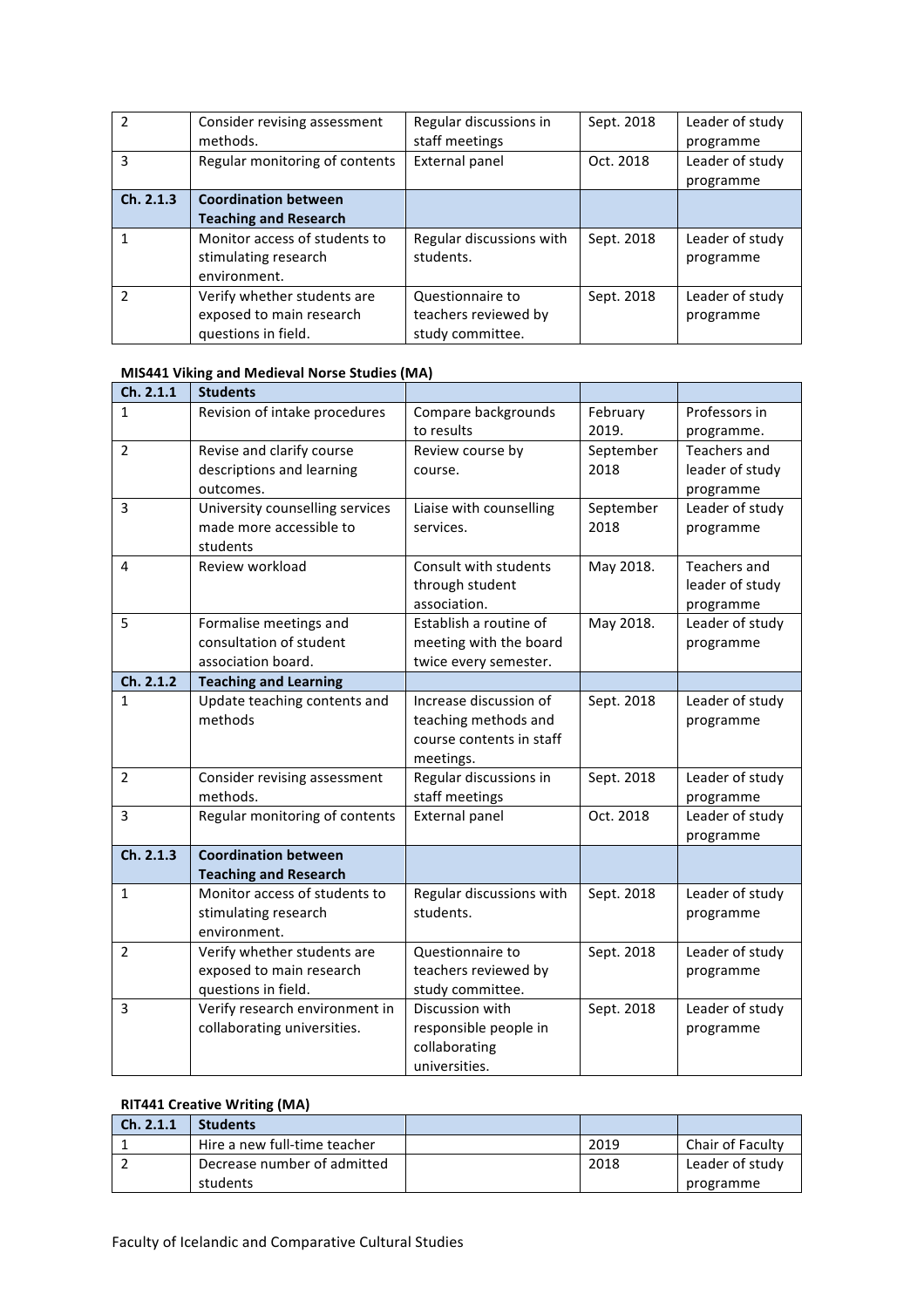| Ch. 2.1.2      | <b>Teaching and Learning</b> |                       |        |                 |
|----------------|------------------------------|-----------------------|--------|-----------------|
|                | Discussion of learning       | Meeting of teachers   | Autumn | Leader of study |
|                | outcomes                     |                       | 2018   | programme       |
| $\mathfrak{p}$ | Discussion of assessment     | Meeting of teachers   | Autumn | Leader of study |
|                |                              |                       | 2018   | programme       |
| Ch. 2.1.3      | <b>Coordination between</b>  |                       |        |                 |
|                | <b>Teaching and Research</b> |                       |        |                 |
|                | Find more projects on which  | Discuss with teachers | 2018   | Leader of study |
|                | students and teachers can    |                       |        | programme       |
|                | cooperate                    |                       |        | /sessional      |
|                |                              |                       |        | teachers        |

#### **ÍSE241/261 Icelandic as a Second Language (BA)**

| Ch. 2.1.1      | <b>Students</b>                                                                                                                                            |                                                                                                                                                                                          |                   |                                                                                                  |
|----------------|------------------------------------------------------------------------------------------------------------------------------------------------------------|------------------------------------------------------------------------------------------------------------------------------------------------------------------------------------------|-------------------|--------------------------------------------------------------------------------------------------|
| $\mathbf{1}$   | Regular meetings of a study<br>committee (in which the<br>students have a<br>representative) that will<br>address the issues mentioned<br>above and below. | Appoint members of this<br>committee.                                                                                                                                                    | April 2018        | Leader of the<br>programme and<br>the board of<br>Huldumál                                       |
| $\overline{2}$ | Organise in January every year<br>a meeting with a substantial<br>group of students about the<br>programme.                                                | Introduce this meeting<br>in the autumn of 2019<br>and advertise it by<br>visiting classes a few<br>days in advance.                                                                     | January<br>2019   | Leader of the<br>programme and<br>the board of<br>Huldumál                                       |
| 3              | Open a wider discussion within<br>the University on taking<br>measures to strengthen the<br>social life of international and<br>immigrant students.        | Call a meeting with<br>different representatives<br>within the University.                                                                                                               | September<br>2019 | Leader of the<br>programme,<br>international co-<br>ordinator of the<br>School of<br>Humanities. |
| Ch. 2.1.2      | <b>Teaching and Learning</b>                                                                                                                               |                                                                                                                                                                                          |                   |                                                                                                  |
| $\mathbf{1}$   | Assess to what degree studies<br>in the second and third year<br>are much more difficult than<br>during the first year.                                    | Research individual<br>courses with regards to<br>the European Language<br>Framework and the<br>Bologna Framework.                                                                       | October<br>2018.  | Study<br>committee.                                                                              |
| $\overline{2}$ | Look for ways to enable<br>students in year 2 and 3 to<br>specialise more in either<br>literature or linguistics.                                          | One option is to offer<br>more courses from<br>which students can<br>choose; another way is<br>to enable students to<br>work on different<br>assignments within the<br>existing courses. | October<br>2018.  | Study<br>committee.                                                                              |

#### **ÍSE121 Icelandic as a Second Language for practical purposes (Diploma)**

| Ch. 2.1.1 | <b>Students</b>                                                                                                                                                                         |                                      |             |                                                                         |
|-----------|-----------------------------------------------------------------------------------------------------------------------------------------------------------------------------------------|--------------------------------------|-------------|-------------------------------------------------------------------------|
|           | Regular meetings of a study<br>committee (in which the<br>students have<br>representatives), which will<br>give students better<br>opportunities to influence the<br>development of the | Appoint members of this<br>committee | April 2018. | Leader of the<br>practical<br>programme and<br>the board of<br>Huldumál |
|           | programme                                                                                                                                                                               |                                      |             |                                                                         |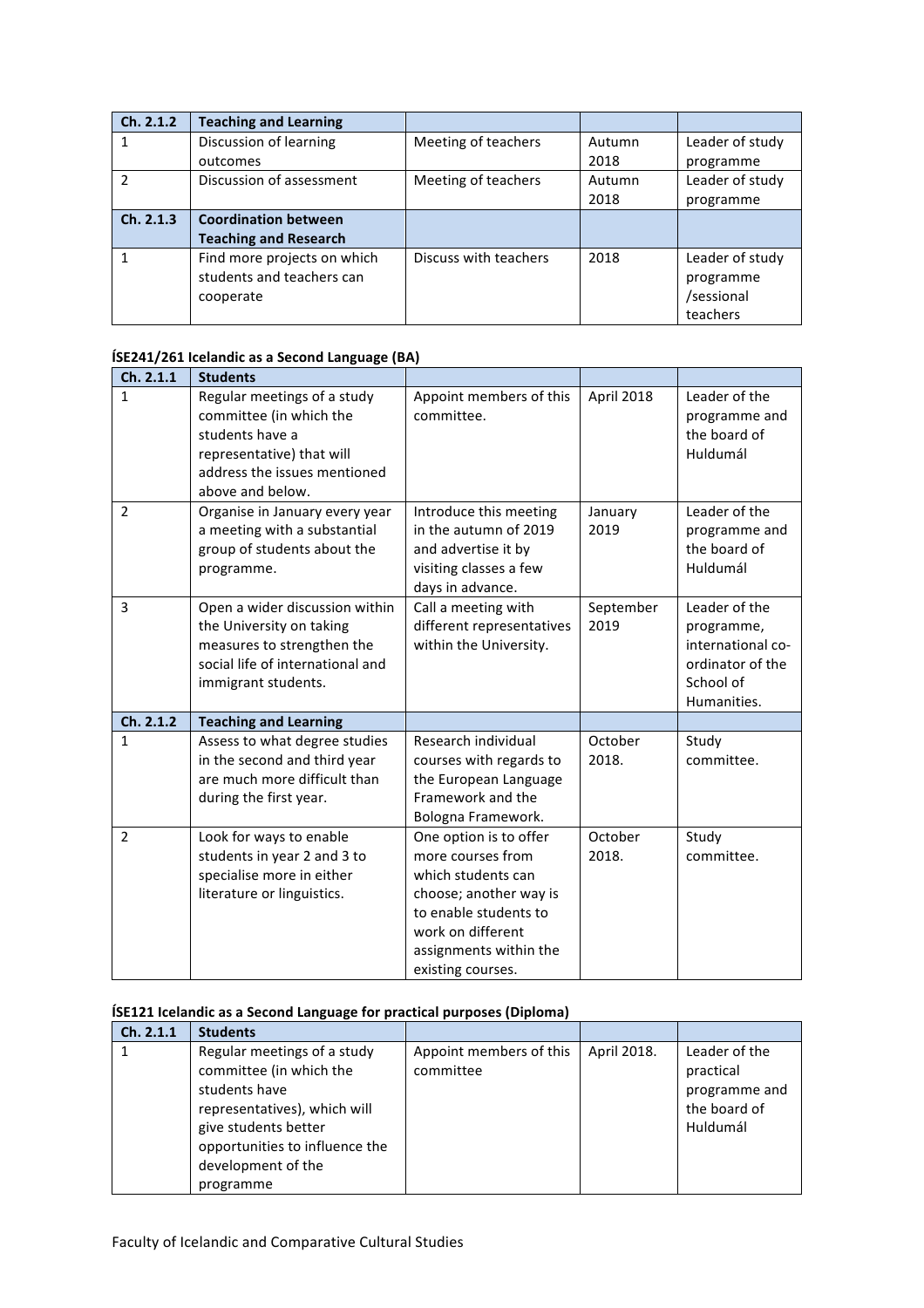| $\mathcal{P}$ | Organise in January every year   | Introduce this meeting    | January   | Leader of the     |
|---------------|----------------------------------|---------------------------|-----------|-------------------|
|               | a meeting with a substantial     | in the autumn of 2019     | 2019.     | practical         |
|               | group of students about the      | and advertise it by       |           | programme and     |
|               | programme.                       | visiting classes a few    |           | the board of      |
|               |                                  | days in advance.          |           | Huldumál          |
| 3             | Open a wider discussion within   | Call a meeting with       | September | Leader of the     |
|               | the University on taking         | different representatives | 2018      | programme,        |
|               | measures to strengthen the       | within the University.    |           | international co- |
|               | social life of international and |                           |           | ordinator of the  |
|               | immigrant students.              |                           |           | School of         |
|               |                                  |                           |           | Humanities.       |
| Ch. 2.1.2     | <b>Teaching and Learning</b>     |                           |           |                   |
| 1             | Assess if / how well individual  | Research individual       | October   | Leader of the     |
|               | courses overlap and how well     | courses with regards to   | 2019.     | practical         |
|               | they are in tune with the        | the European Language     |           | diploma and       |
|               | knowledge of the students.       | Framework.                |           | study             |
|               |                                  |                           |           | committee         |

#### **ABF241/261 Comparative Literature (BA)**

| Ch. 2.1.1     | <b>Students</b>                |                         |          |                   |
|---------------|--------------------------------|-------------------------|----------|-------------------|
| 1             | Discuss selection of available | Increase selection of   | Autumn   | School Dean,      |
|               | courses                        | courses                 | 2019     | Faculty Chair,    |
|               |                                |                         |          | programme         |
|               |                                |                         |          | leader and        |
|               |                                |                         |          | teaching staff    |
| $\mathcal{P}$ | Improve social activities and  | Discuss at a meeting of | Autumn   | Programme         |
|               | relations between students     | students and teaching   | 2018     | leader and the    |
|               | and teaching staff             | staff                   |          | programme's       |
|               |                                |                         |          | teaching staff    |
|               |                                |                         |          | and students      |
| Ch. 2.1.2     | <b>Teaching and Learning</b>   |                         |          |                   |
| 1             | Increase the number of         | Direct requests to      | 2020     | Teaching staff in |
|               | discussion periods             | teaching staff          | (autumn) | the subject       |
| $\mathcal{P}$ | Ensure that the amount of      | Send all teaching staff | 2018     | Teaching staff in |
|               | reading material complies with | document on reading     | (autumn) | the subject       |
|               | <b>Faculty regulations</b>     | material criteria       |          |                   |
| 3             | Ensure that syllabi are        | Direct requests to      | 2018     | Teaching staff in |
|               | available at the start of each | teaching staff          | (autumn) | the subject       |
|               | semester                       |                         |          |                   |

#### **ABF441 Comparative Literature (MA)**

| Ch. 2.1.1      | <b>Students</b>               |                        |          |                   |
|----------------|-------------------------------|------------------------|----------|-------------------|
| 1              | Encourage more direct         | Organise more meetings | 2018     | Programme         |
|                | participation from MA         | between MA students    | (autumn) | leader            |
|                | literature students           | and teaching staff     |          |                   |
| Ch. 2.1.2      | <b>Teaching and Learning</b>  |                        |          |                   |
| 1              | Discuss variety of options on | Increase selection of  | 2019     | School Dean,      |
|                | the programme                 | courses                |          | Faculty Chair,    |
|                |                               |                        |          | programme         |
|                |                               |                        |          | leader and        |
|                |                               |                        |          | teaching staff on |
|                |                               |                        |          | the programme     |
| $\mathfrak{p}$ | Increase stability of the     | Change the current     | 2019     | School Dean,      |
|                | programme                     | minimum class size for |          | Faculty Chair,    |
|                |                               | traditional courses    |          | programme         |
|                |                               |                        |          | leader and        |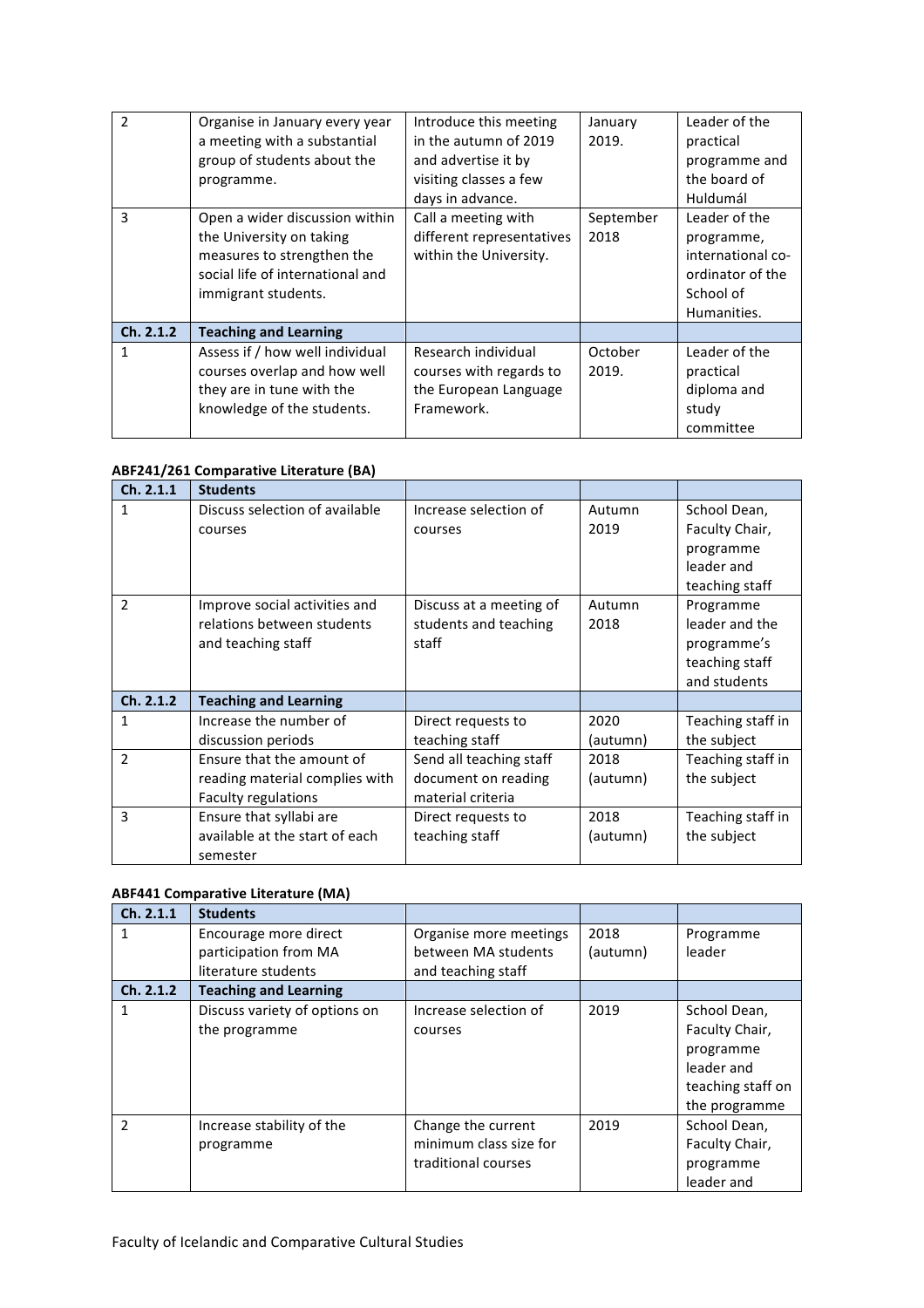|  |  | teaching staff on |
|--|--|-------------------|
|  |  | the programme     |

#### **ABF571 Comparative Literature (PhD)**

| Ch. 2.1.1 | <b>Students</b>                                                                          |                                                                                   |      |                                                            |
|-----------|------------------------------------------------------------------------------------------|-----------------------------------------------------------------------------------|------|------------------------------------------------------------|
|           | Students are able to teach<br>subjects closely related to their<br>own research material | Make more effort to<br>allow students to teach<br>within their<br>specialisations | 2020 | Programme<br>leader, doctoral<br>student and<br>supervisor |
|           | Isolation of doctoral students                                                           | Establish a forum for<br>discussion                                               | 2019 | Member of staff                                            |

#### **MFR441 Cultural Studies (MA)**

| Ch. 2.1.1     | <b>Students</b>                 |                           |           |                 |
|---------------|---------------------------------|---------------------------|-----------|-----------------|
| 1             | Initiate regular consultation   | Students elect            | Autumn    | Programme       |
|               | with students on quality        | representative, regular   | 2018      | leader          |
|               | assurance                       | meetings                  |           |                 |
| $\mathcal{P}$ | Improve links to industry       | Discussion meetings       | 2018-2019 | Programme       |
|               |                                 | with invited guests       |           | leader          |
|               |                                 | and/or visits to relevant |           |                 |
|               |                                 | companies                 |           |                 |
| Ch. 2.1.2     | <b>Teaching and Learning</b>    |                           |           |                 |
| 1             | Review and coordination of      | Faculty discussion with   | Autumn    | Programme       |
|               | learning outcomes               | student input             | 2018      | leader          |
| $\mathcal{P}$ | Exploration of possible ways to | Faculty discussion with   | 2018-2019 | Programme       |
|               | improve assessment              | student input             |           | leader          |
| Ch. 2.1.3     | <b>Coordination between</b>     |                           |           |                 |
|               | <b>Teaching and Research</b>    |                           |           |                 |
| 1             | Combine teaching and            | Experimentation           | 2018-2019 | Teachers in the |
|               | research in more systematic     |                           |           | programme       |
|               | ways                            |                           |           |                 |
| $\mathcal{P}$ | Discuss offering the            | Faculty and student       | 2018      | Programme       |
|               | programme in English            | consultation              |           | leader          |

#### **KVI241 Film Studies (BA)**

| Ch. 2.1.1     | <b>Students</b>                  |                          |             |           |
|---------------|----------------------------------|--------------------------|-------------|-----------|
| 1             | Continue to hold regular         | Publicise the discussion | Nov 2018    | Programme |
|               | discussion meetings              | meeting                  |             | leader    |
| $\mathcal{P}$ | Continue the activities of Engar | By doing the work        | Ongoing     | Programme |
|               | stjörnur                         | involved                 |             | leader    |
| 3             | Review the organisation of the   | In consultation with     | 2020        | Programme |
|               | subject and courses on offer     | Comparative Literature,  |             | leader    |
|               |                                  | the School Dean and      |             |           |
|               |                                  | <b>Faculty Chair</b>     |             |           |
| Ch. 2.1.2     | <b>Teaching and Learning</b>     |                          |             |           |
| 1             | Learning outcomes of             | Review learning          | End of 2018 | Programme |
|               | individual courses must be       | outcomes for the         |             | leader    |
|               | coordinated with learning        | programme and courses    |             |           |
|               | outcomes for the programme       |                          |             |           |
| $\mathcal{P}$ | Review how learning outcomes     | Collaboration between    | End of 2018 | Programme |
|               | are coordinated between          | individual teachers and  |             | leader    |
|               | courses                          | the programme leader     |             |           |
|               |                                  | would be key here, as    |             |           |
|               |                                  | well as review of when   |             |           |
|               |                                  | syllabi are submitted    |             |           |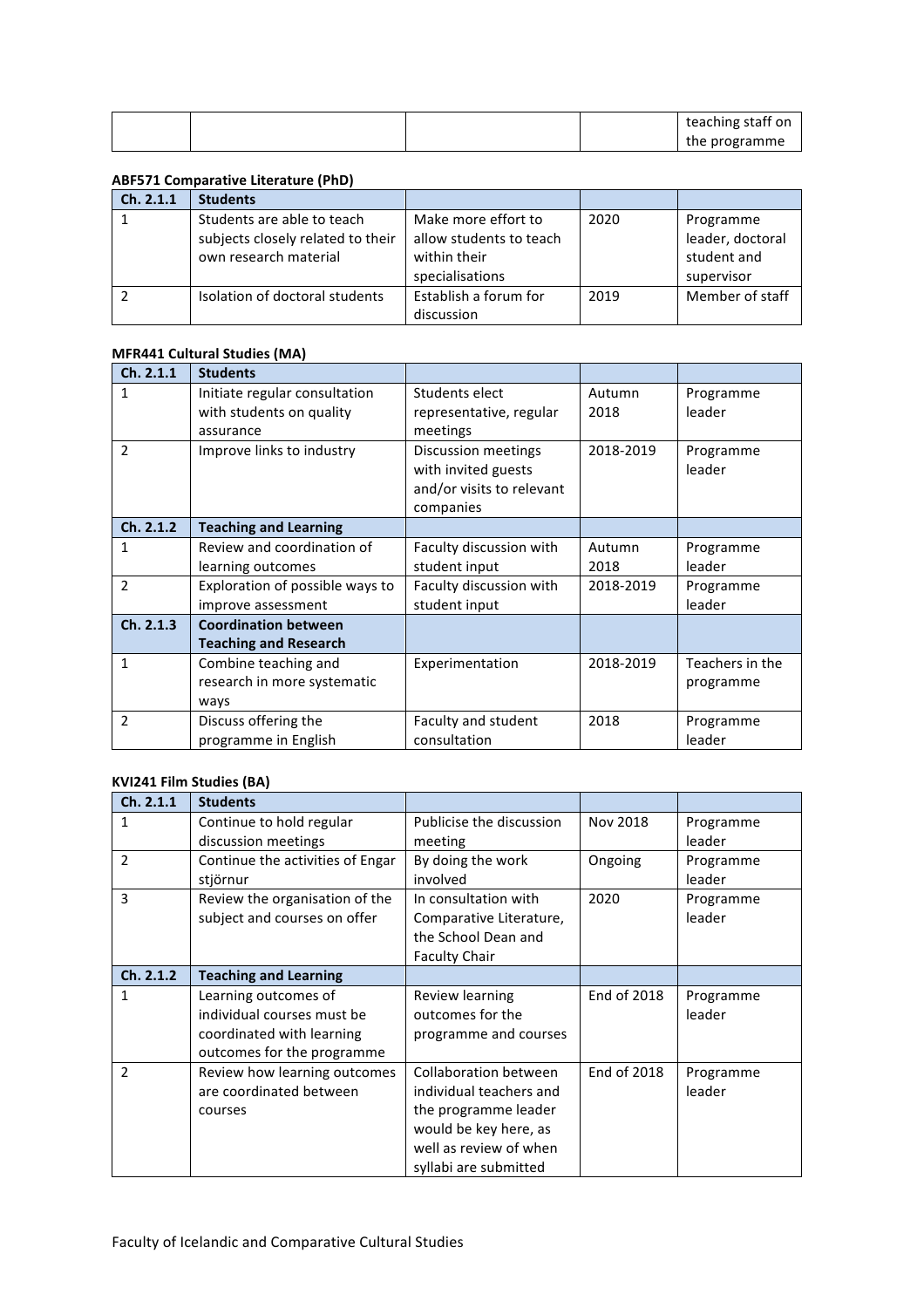|           |                                                          | before the start of a |      |                                       |
|-----------|----------------------------------------------------------|-----------------------|------|---------------------------------------|
|           |                                                          | course                |      |                                       |
| Ch. 2.1.3 | <b>Coordination between</b>                              |                       |      |                                       |
|           | <b>Teaching and Research</b>                             |                       |      |                                       |
|           | Recruit another permanent<br>member of teaching staff on | Recruitment process   | 2020 | Faculty Meeting,<br>Chair of Faculty, |
|           | the programme                                            |                       |      | Board of the                          |
|           |                                                          |                       |      | School of                             |
|           |                                                          |                       |      | <b>Humanities</b>                     |

#### **LIS241 Art History and Art Theory (BA)**

| Ch. 2.1.1      | <b>Students</b>                 |                         |             |                   |
|----------------|---------------------------------|-------------------------|-------------|-------------------|
| 1              | Increase the existing           | By sharing courses with | 2018        | Programme         |
|                | collaboration with other study  | programmes,             | ongoing     | leader with       |
|                | programmes and IUA              | departments, schools    |             | other             |
|                |                                 |                         |             | programme         |
|                |                                 |                         |             | leaders and       |
|                |                                 |                         |             | heads of          |
|                |                                 |                         |             | departments       |
| $\overline{2}$ | Formalise student participation | Annual meetings with    | Autumn      | Programme         |
|                | in developing the programme     | students                | 2018        | leader            |
|                | structure                       |                         |             |                   |
| 3              | Better information provided to  | Regular meetings and    | Spring 2019 | Programme         |
|                | students on postgraduate        | presentations           |             | leader, staff     |
|                | studies and employment          |                         |             | members           |
|                | possibilties                    |                         |             |                   |
| Ch. 2.1.2      | <b>Teaching and Learning</b>    |                         |             |                   |
| 1              | Revision of learning outcomes   | With the assistance of  | Spring 2018 | Programme         |
|                | for the programme and all       | the Centre for Teaching |             | leader, teachers, |
|                | courses                         | and Learning            |             | sessional         |
|                |                                 |                         |             | teachers          |
| Ch. 2.1.3      | <b>Coordination between</b>     |                         |             |                   |
|                | <b>Teaching and Research</b>    |                         |             |                   |
| $\mathbf{1}$   | Teaching becomes more           | Through teaching and    | 2018 and    | Programme         |
|                | research based and students     | revision of learning    | ongoing     | leader and        |
|                | encouraged more to develop      | outcomes and visits to  |             | teachers          |
|                | their theoretical argument and  | relevant libraries      |             |                   |
|                | to make use of specialised      |                         |             |                   |
|                | academic libraries and          |                         |             |                   |
|                | databases                       |                         |             |                   |

#### **LIS441 Art History and Art Theory (MA)**

| Ch. 2.1.1     | <b>Students</b>                 |                        |             |            |
|---------------|---------------------------------|------------------------|-------------|------------|
| 1             | Formalise input from students   | Annual meetings with   | Autumn      | Programme  |
|               | in the study programme          | students               | 2018        | leader     |
| Ch. 2.1.2     | <b>Teaching and Learning</b>    |                        |             |            |
| 1             | Closer collaboration with other | Meetings with the      | Autumn      | Programme  |
|               | programmes, such as Museum      | programme leaders      | 2018        | leader and |
|               | <b>Studies</b>                  | concerned              |             | teacher    |
| $\mathcal{P}$ | Develop research projects with  | Meetings with students | Spring 2019 | Programme  |
|               | students                        |                        |             | leader and |
|               |                                 |                        |             | teacher    |
| Ch. 2.1.3     | <b>Coordination between</b>     |                        |             |            |
|               | <b>Teaching and Research</b>    |                        |             |            |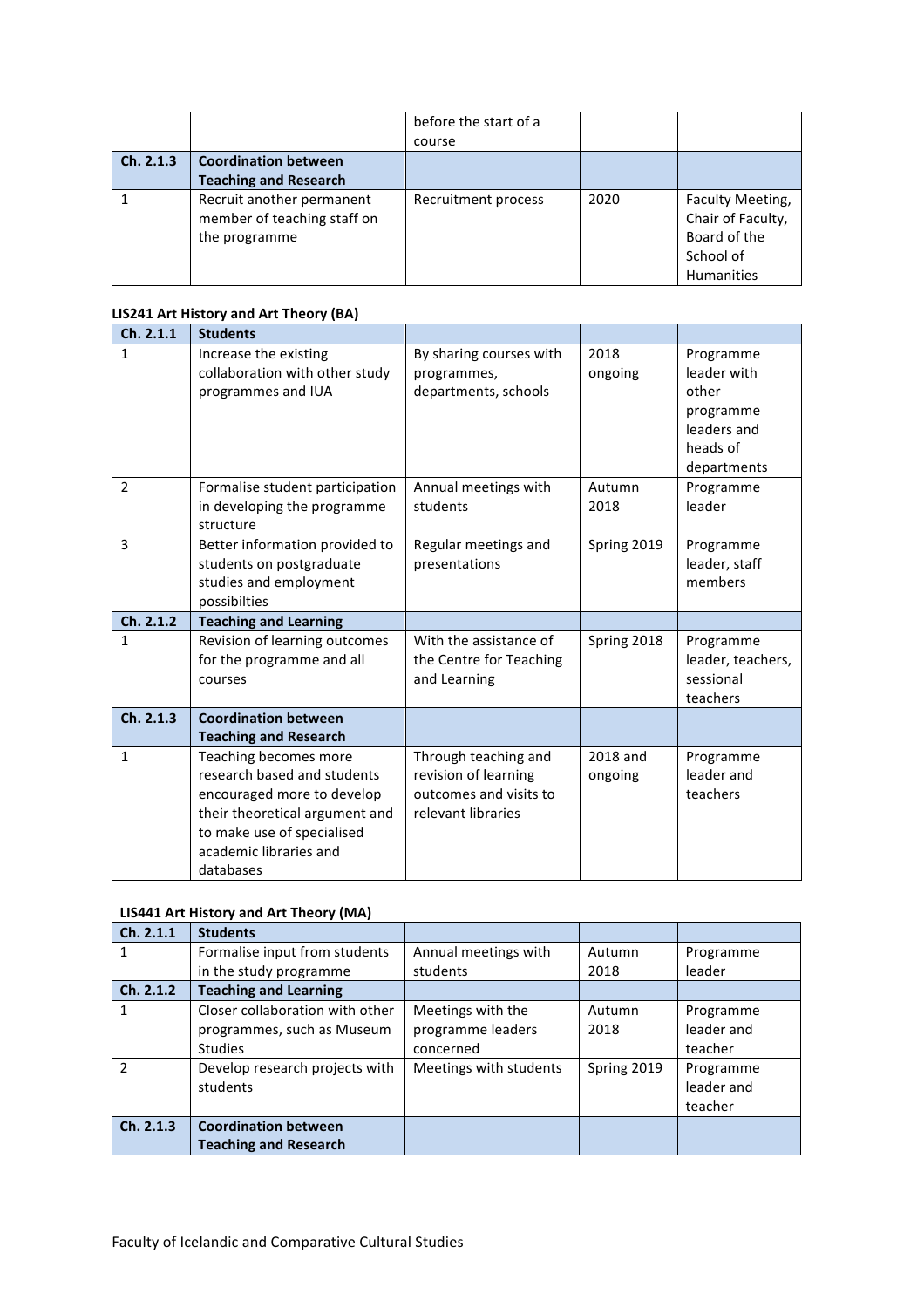| Teaching becomes more          | Through teaching and   | 2018 and | Programme  |
|--------------------------------|------------------------|----------|------------|
| research based and students    | revision of learning   | ongoing  | leader and |
| encouraged more to develop     | outcomes and visits to |          | teachers   |
| their theoretical argument and | relevant libraries     |          |            |
| to make use of specialised     |                        |          |            |
| academic libraries and         |                        |          |            |
| databases                      |                        |          |            |

#### **RÚT431 Practical Editorship and Theory of Publication (MA)**

| Ch. 2.1.1      | <b>Students</b>                                                     |                                                                                                                              |           |                                                          |
|----------------|---------------------------------------------------------------------|------------------------------------------------------------------------------------------------------------------------------|-----------|----------------------------------------------------------|
| 1              | Course offerings                                                    | Add one course                                                                                                               | 2019      | Programme<br>leader, Chair of<br>Faculty, School<br>Dean |
| $\mathfrak{p}$ | Increase social life                                                | Discuss at meeting                                                                                                           | 2018      | Programme<br>leader                                      |
| Ch. 2.1.2      | <b>Teaching and Learning</b>                                        |                                                                                                                              |           |                                                          |
| 1              | Make classrooms more<br>accommodating                               | Install more blackout<br>curtains                                                                                            | 2019-2020 | Central<br>administration                                |
| $\overline{2}$ | More suitable classrooms for<br>students                            | Making a list of suitable<br>RÚT classrooms from<br>teaching staff                                                           | 2019-2020 | Programme<br>leader                                      |
| Ch. 2.1.3      | <b>Coordination between</b><br><b>Teaching and Research</b>         |                                                                                                                              |           |                                                          |
| 1              | More publication projects in<br>connection with creative<br>writing | Ensure that the course<br>Publication (A prykk)<br>becomes a fixed staple<br>each year. Possibly add<br>another such course. | 2019-2020 | Programme<br>leaders                                     |

#### TÁK241/261 Sign Language Linguistics (BA)

| Ch. 2.1.1      | <b>Students</b>                                                                                                                                                                |                                                                                                                                                                                                                                                                                               |                                                           |                     |
|----------------|--------------------------------------------------------------------------------------------------------------------------------------------------------------------------------|-----------------------------------------------------------------------------------------------------------------------------------------------------------------------------------------------------------------------------------------------------------------------------------------------|-----------------------------------------------------------|---------------------|
| $\mathbf{1}$   | Organised consultation with<br>students                                                                                                                                        | <b>Consultation meetings</b><br>with all students (and<br>sessional teachers) each<br>semester. Discuss the<br>learning outcomes of<br>the programme with<br>students / student<br>representatives as well<br>as teaching evaluation<br>surveys for all courses in<br>each individual course. | Spring<br>semester<br>2018/<br>autumn<br>semester<br>2018 | Programme<br>leader |
| $\mathfrak{p}$ | Increase student<br>connection/interaction<br>between years and the<br>connection of sign language<br>linguistics students with other<br>student organisations in the<br>field | Invite older students to<br>the introductory<br>meeting in the autumn<br>and/or to class at the<br>beginning of the<br>semester. Be in touch<br>with the chair of Veritas<br>each autumn and invite<br>them to class.                                                                         | Presentation<br>in autumn<br>2018                         | Programme<br>leader |
| Ch. 2.1.2      | <b>Teaching and Learning</b>                                                                                                                                                   |                                                                                                                                                                                                                                                                                               |                                                           |                     |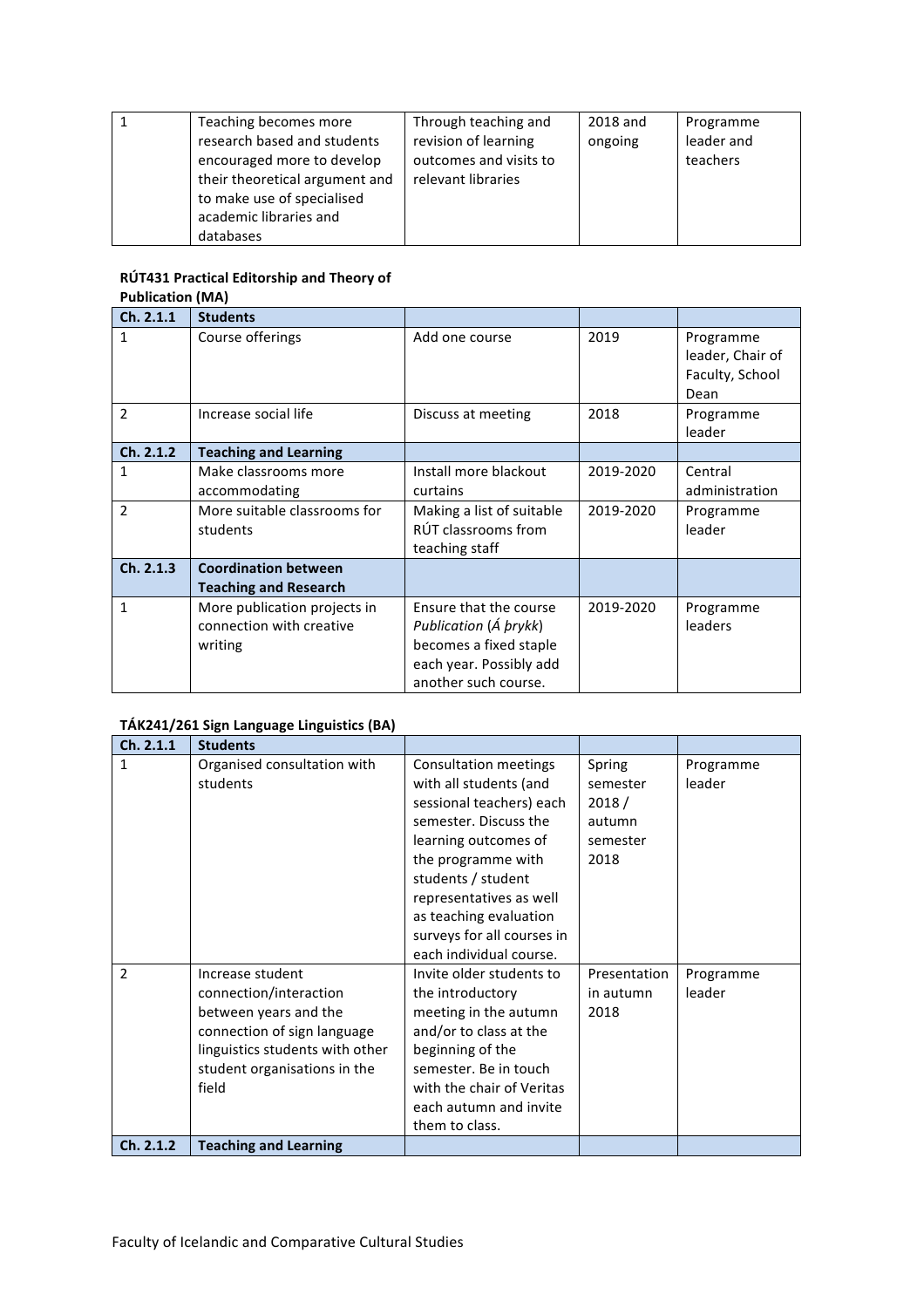| $\mathbf 1$  | Review and revise learning<br>outcomes for the programme<br>in accordance with HÍ21                                                                                                                                                                                                                                                                                                                                                                                                                                                                                                                            | Compare learning<br>outcomes with NQF and<br>the H <sub>1</sub> 21 strategy.<br>Discourse with people in<br>the field and sessional<br>teachers; make use of<br>results of completed and<br>future interviews.                                                                                                                                                                                                                                                                                                                   | Autumn<br>2018, course<br>catalogue<br>2018-2019 | Programme<br>leader                                                                        |
|--------------|----------------------------------------------------------------------------------------------------------------------------------------------------------------------------------------------------------------------------------------------------------------------------------------------------------------------------------------------------------------------------------------------------------------------------------------------------------------------------------------------------------------------------------------------------------------------------------------------------------------|----------------------------------------------------------------------------------------------------------------------------------------------------------------------------------------------------------------------------------------------------------------------------------------------------------------------------------------------------------------------------------------------------------------------------------------------------------------------------------------------------------------------------------|--------------------------------------------------|--------------------------------------------------------------------------------------------|
| 2            | Update learning outcomes for<br>all courses; compare with<br>learning outcomes for the<br>programme. Review in<br>particular the requirements<br>and content of the proficiency<br>courses I-IV; assess in the<br>context of the CEFR for<br>Languages; recently, pan-<br>European criteria for the<br>teaching of sign language have<br>been established. Determine<br>whether the learning<br>outcomes for other courses<br>need to be reviewed with CEFR<br>in mind. At the same time,<br>review the workload for<br>courses and between years, in<br>consultation with sessional<br>teachers and students. | Hold a work meeting<br>with sessional teachers,<br>during which the<br>purpose and objectives<br>of learning outcomes are<br>reviewed, revised, and<br>the workload calculated.<br>Hold a separate meeting<br>with sign language<br>instructor to review the<br>course criteria and<br>learning outcomes in<br>connection with the<br>Language Framework,<br>since she worked on the<br>Icelandic part of the<br>Framework, Get<br>permission to reimburse<br>sessional teachers for<br>participation in these<br>work meetings. | Course<br>catalogue<br>2019-2020                 | Programme<br>leader, Chair of<br>Faculty (in<br>regards to the<br>reimbursement<br>aspect) |
| 3            | Determine whether there is<br>cause to reduce the number of<br>5 ECTS courses and to combine<br>them into 10 ECTS courses.<br>Ideally, as part of reviewing the<br>learning outcomes and revising<br>workloads.                                                                                                                                                                                                                                                                                                                                                                                                | Revise the content and<br>course assessment for<br>these courses, and<br>determine whether<br>students get more out of<br>the programme by<br>having fewer but more<br>heavily weighted<br>courses.                                                                                                                                                                                                                                                                                                                              | Course<br>catalogue<br>2019-2020                 | Programme<br>leader, in<br>collaboration<br>with sessional<br>teachers.                    |
| 4            | Place emphasis on a stable<br>group of teachers for all<br>courses, i.e. teachers who can<br>take responsibility for their<br>courses and develop them in<br>line with time and research.                                                                                                                                                                                                                                                                                                                                                                                                                      | Make an agreement<br>with SHH regarding<br>research and teaching,<br>or discuss the possibility<br>of a closer collaboration<br>or potential merger<br>between SHH and UI<br>with the Ministry and<br>University management.                                                                                                                                                                                                                                                                                                     | Autumn<br>2018                                   | Programme<br>leader, director<br>of SHH, School<br>Dean, Rector                            |
| Ch. 2.1.3    | <b>Coordination between</b><br><b>Teaching and Research</b>                                                                                                                                                                                                                                                                                                                                                                                                                                                                                                                                                    |                                                                                                                                                                                                                                                                                                                                                                                                                                                                                                                                  |                                                  |                                                                                            |
| $\mathbf{1}$ | Make an agreement with SHH,<br>insuring collaboration between<br>both institutions with the aim<br>of increasing research in the<br>field of Icelandic Sign Language<br>and the Icelandic sign language<br>community. An option would                                                                                                                                                                                                                                                                                                                                                                          | Bring up this topic again<br>with the Ministry of<br>Education, Science and<br>Culture as well as the<br>Dean of the School of<br>Humanities and UI<br>Rector.                                                                                                                                                                                                                                                                                                                                                                   | 2018-2019                                        | Programme<br>leader, School<br>Dean, Rector,<br>director of SHH                            |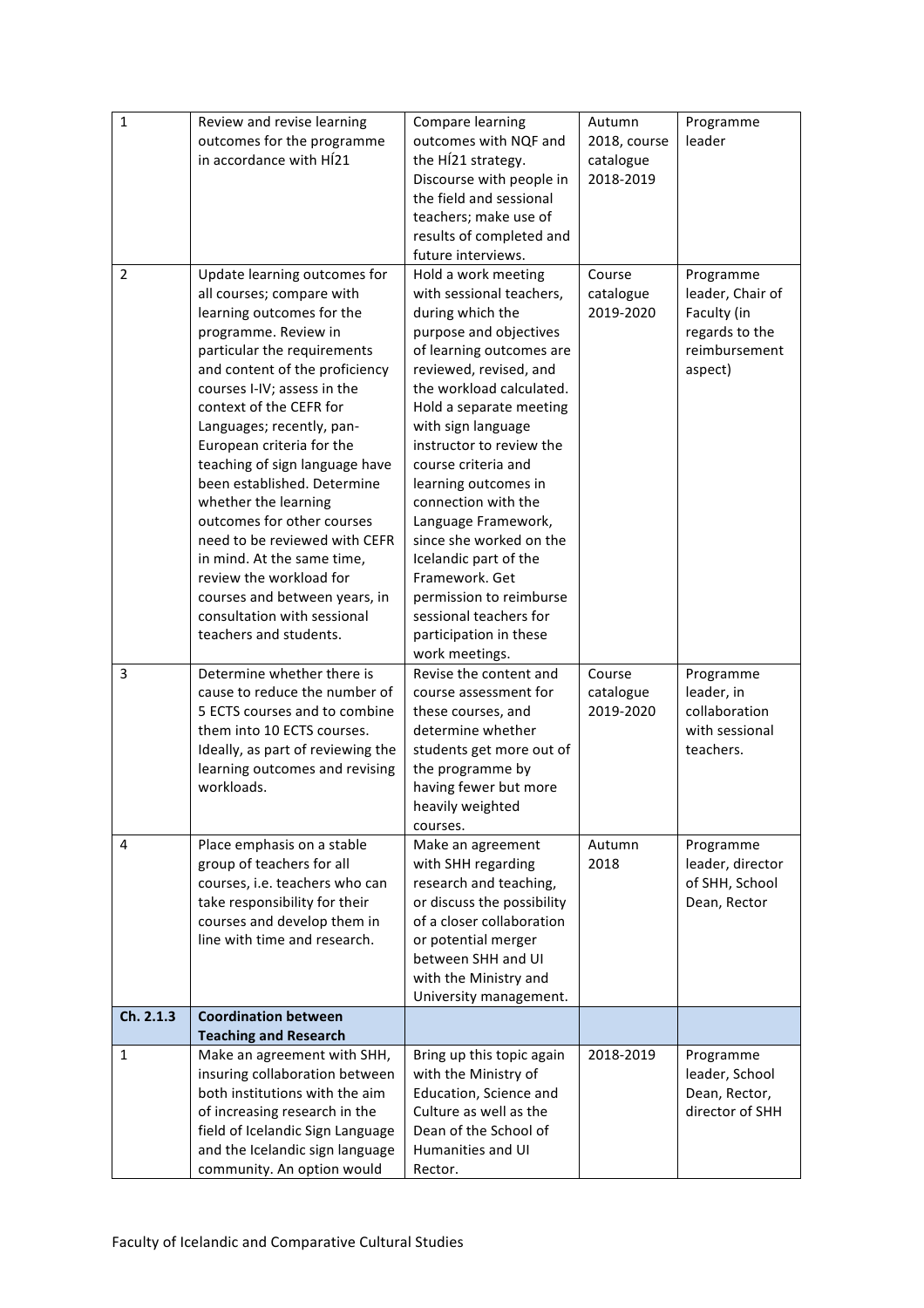| be for SHH to become a UI<br>institute (merger).                                                                                     |                                                                                                                                                    |                |                     |
|--------------------------------------------------------------------------------------------------------------------------------------|----------------------------------------------------------------------------------------------------------------------------------------------------|----------------|---------------------|
| Consider continuing and<br>postgraduate education to<br>increase research and the<br>number of people with at least<br>a MA's degree | Begin a conversation<br>with the UI Continuing<br><b>Education Institute</b><br>regarding postgraduate<br>studies in sign language<br>interpreting | Autumn<br>2018 | Programme<br>leader |

#### **ÞÝÐ322/442 Applied Translation Studies**

| (Dip and MA)  |                              |                         |          |             |  |
|---------------|------------------------------|-------------------------|----------|-------------|--|
| Ch. 2.1.1     | <b>Students</b>              |                         |          |             |  |
| 1             | Formal regular meetings with | Encourage students to   | Autumn   | Programme   |  |
|               | students                     | attend consultation     | 2018 and | leader      |  |
|               |                              | meetings on the         | ongoing  |             |  |
|               |                              | programme               |          |             |  |
| $\mathcal{P}$ | Revival of the student       | Meet with students and  | Autumn   | Programme   |  |
|               | association                  | encourage them to       | 2018 and | leader      |  |
|               |                              | attempt to revive their | ongoing  |             |  |
|               |                              | society                 |          |             |  |
| 3             |                              |                         |          |             |  |
| Ch. 2.1.2     | <b>Teaching and Learning</b> |                         |          |             |  |
| 1             | Course in Translation        | Reorganisation with     | Autumns  | Teacher     |  |
|               | technology remodeled         | more computer hours     | 2018     | responsible |  |
|               |                              | for TMs                 |          |             |  |

#### **ÞÝÐ321/444 Translation Studies (Dip and MA)**

| <b>IVIM</b>   |                               |                       |             |                 |
|---------------|-------------------------------|-----------------------|-------------|-----------------|
| Ch. 2.1.1     | <b>Students</b>               |                       |             |                 |
| 1             | Regular meetings with         | Encourage students to | Autumn      | <b>Teachers</b> |
|               | students                      | attend the meeting to | 2018 and    |                 |
|               |                               | discuss the programme | ongoing     |                 |
| $\mathcal{P}$ | More courses planned which    | Add to curriculum     | Autumn      | <b>Teachers</b> |
|               | are linked to research        |                       | 2018 and    |                 |
|               |                               |                       | ongoing     |                 |
| 3             | Review of learning outcome in | Discussion among      | Spring 2018 | <b>Teachers</b> |
|               | translation technology        | teachers              |             |                 |
| Ch. 2.1.2     | <b>Teaching and Learning</b>  |                       |             |                 |
| 1             | Course in translation         | Reorganisation with   | Autumn      | Teacher         |
|               | technology remodeled          | more computer hours   | 2018        | responsible     |
|               |                               | for TMs               |             |                 |

#### **ÞÝÐ571 Translation Studies (PhD)**

| Ch. 2.1.1     | <b>Students</b>                                     |                                                                |                                   |             |
|---------------|-----------------------------------------------------|----------------------------------------------------------------|-----------------------------------|-------------|
| 1             | Meetings with all doctoral<br>students and advisors | Meeting                                                        | From<br>Autumn<br>2018<br>onwards | Supervisors |
| $\mathcal{P}$ | Colloquium on specific subjects                     | Conduct a seminar with<br>the participation of PhD<br>students | From<br>Autumn<br>2018<br>onwards | Supervisors |

#### **3. Summary and Main Conclusions for the Faculty**